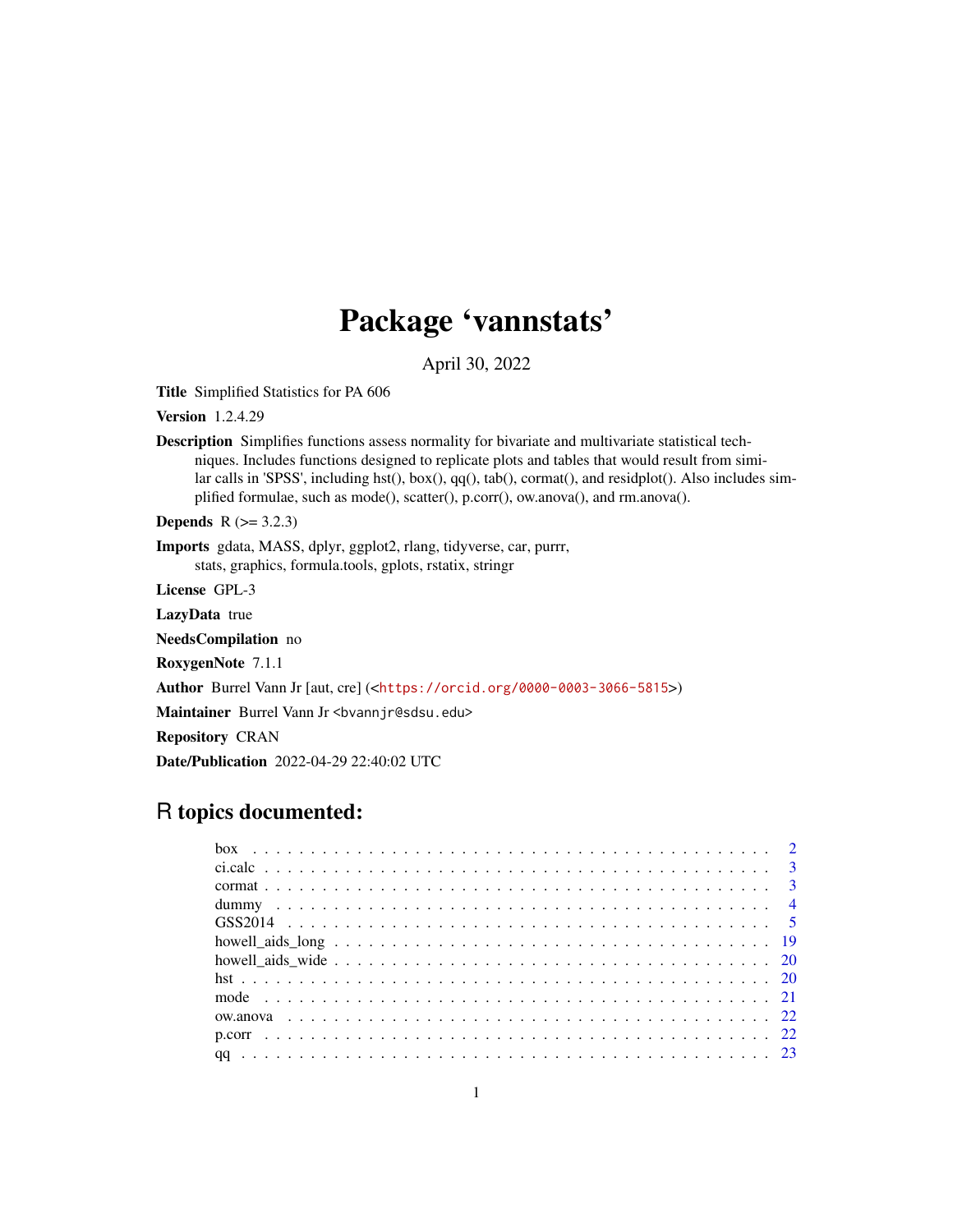<span id="page-1-0"></span>

#### **Index** [31](#page-30-0)

box *Simplified Boxplot*

## Description

This function plots a Box-and-Whisker (box) on a given data frame, and uses simplified calls within the function to parse the boxplot by up to 2 variables.

## Usage

box(df, var1, by1, by2)

## Arguments

| df              | data frame to read in.                                                                                                                                             |
|-----------------|--------------------------------------------------------------------------------------------------------------------------------------------------------------------|
| var1            | the dependent/outcome variable, Y. The variable of interest that should be plot-<br>ted.                                                                           |
| by1             | the main independent/predictor variable, $X_1$ . A grouping variable by which the<br>boxplot for var1 should be parsed.                                            |
| by <sub>2</sub> | a potential second independent/predictor variable, $X_2$ . A second grouping vari-<br>able by which the boxplot for var1 (already parsed by by1) should be parsed. |

## Examples

data <- mtcars

box(data,mpg,cyl)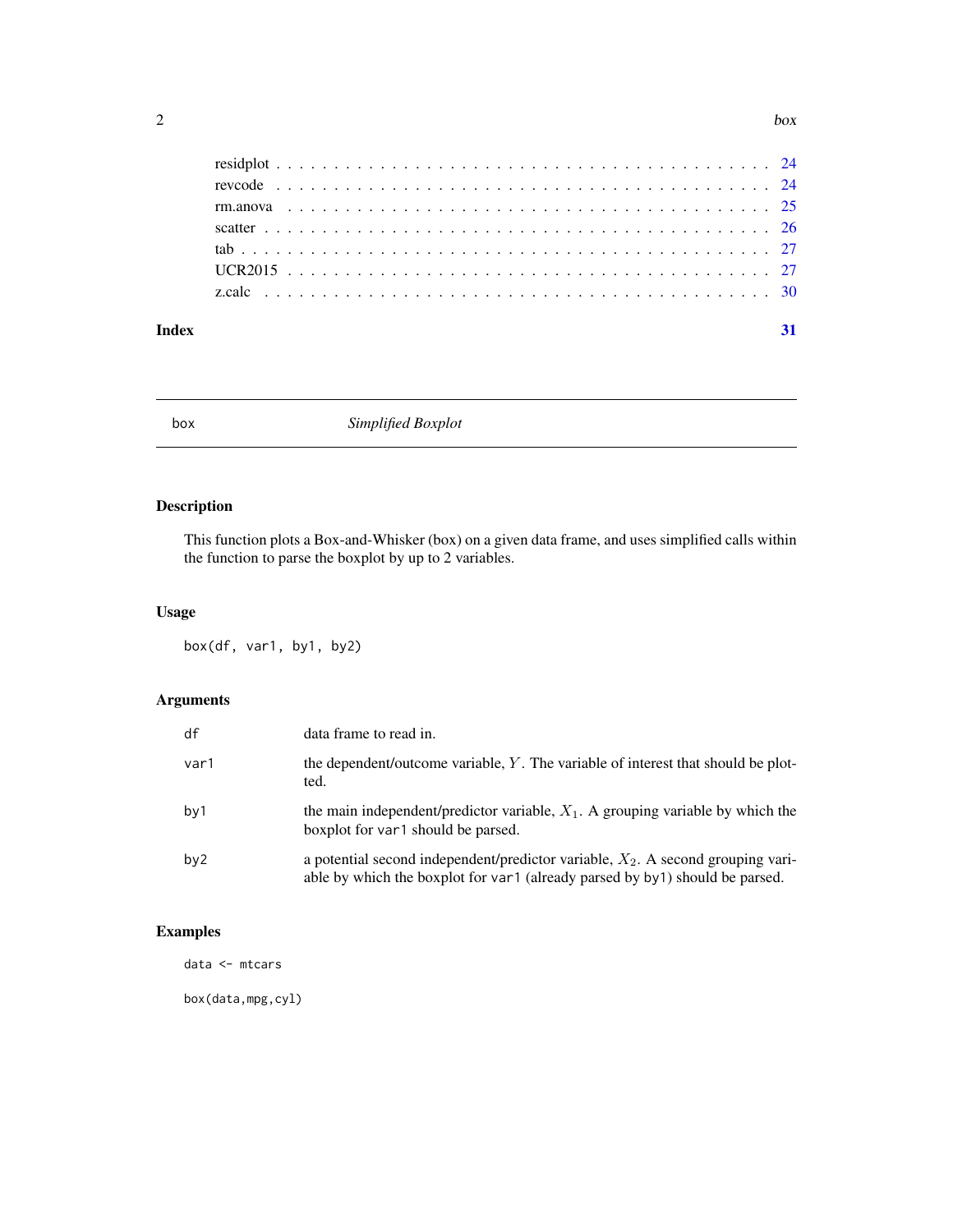<span id="page-2-0"></span>

This function calculates the confidence interval (for a given confidence level) for a variable in a given data frame.

## Usage

ci.calc(df, var1, cl)

## Arguments

| df   | data frame to read in.                                                     |
|------|----------------------------------------------------------------------------|
| var1 | the variable of interest for which the CI will be calculated.              |
| cl   | the desired confidence level (in percentages, ranging from $1$ to $100$ ). |

## Value

This function returns the mean, lower bound, upper bound, and standard error.

## Examples

data <- mtcars

ci.calc(data,mpg,95)

cormat *Simplified Correlation Matrix*

## Description

This function creates a correlation (cormat) on a data frame of the variables in an equation.

#### Usage

cormat(df, formula)

#### Arguments

| df      | data frame to read in.                                                                        |
|---------|-----------------------------------------------------------------------------------------------|
| formula | the variables in the regression model, $Y = X_1 + X_2 +  + X_m$ , written as Y ~<br>$X1 + X2$ |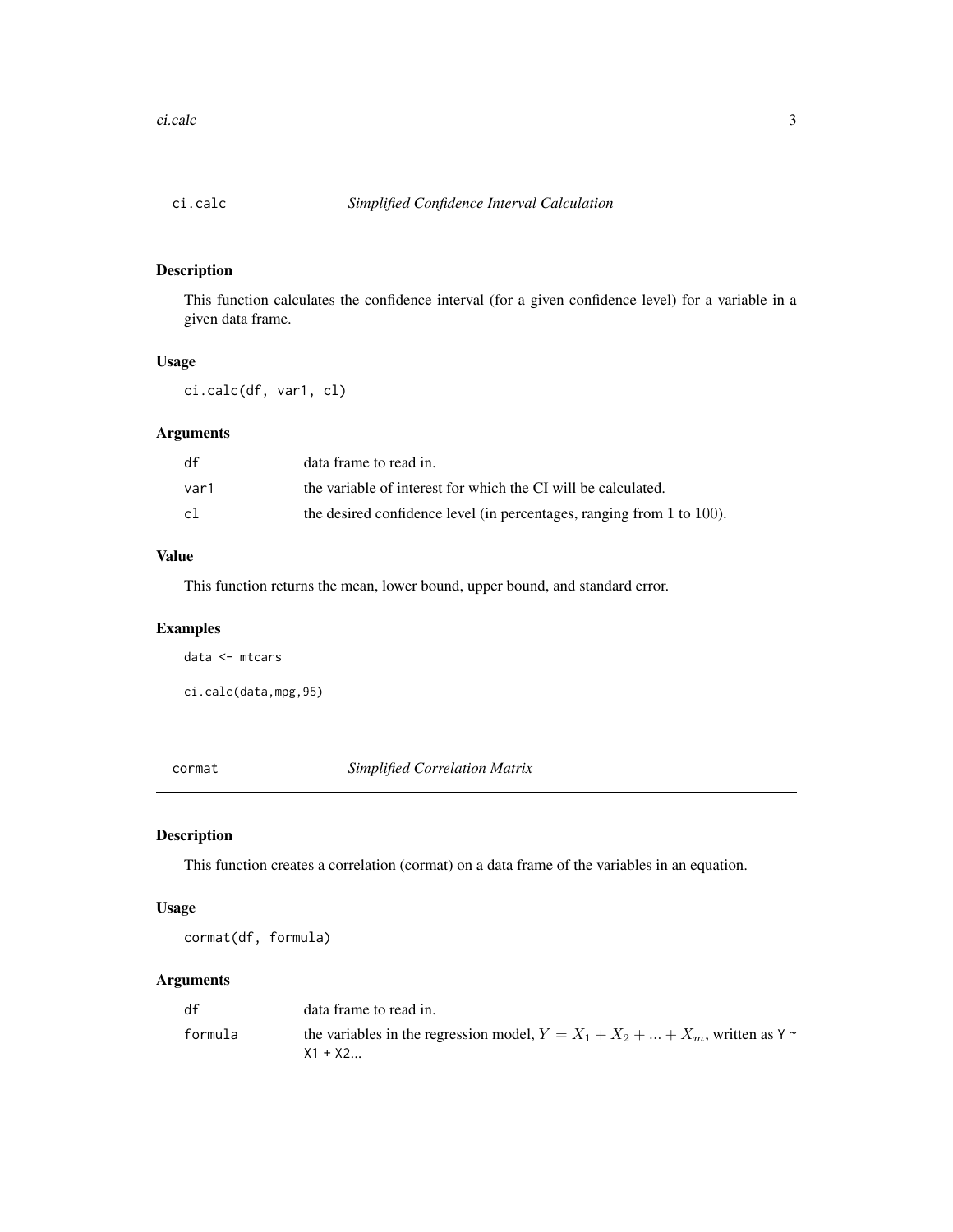#### <span id="page-3-0"></span>Value

This function returns a correlation matrix for the variables provided in the formula.

#### Examples

```
data <- mtcars
cormat(data, mpg ~ wt + am)
```
dummy *Creating Dummy-Code Columns for Values of a Variable*

## Description

This function applies dummy-coding to a variable of interest, enabling the creation of *n* or *n-1* columns/variables based on *n* number of attributes for the variable.

#### Usage

dummy(df, var, remove = FALSE)

## Arguments

| df     | data frame to read in.                                                                                                                        |
|--------|-----------------------------------------------------------------------------------------------------------------------------------------------|
| var    | the variable to be dummy-coded. Is automatically converted to a character<br>string.                                                          |
| remove | logical (default set to F). When set to remove $=$ T, will return a data frame using<br>the true number of dummy coded columns (e.g. $n-1$ ). |

## Value

This function updates the data frame with new variables (columns) representing unique values of a selected variable, and a binary score (0/1) for the absence or presence of a column's represented value for each observation.

## Examples

data <- howell\_aids\_long

dummy(data, student)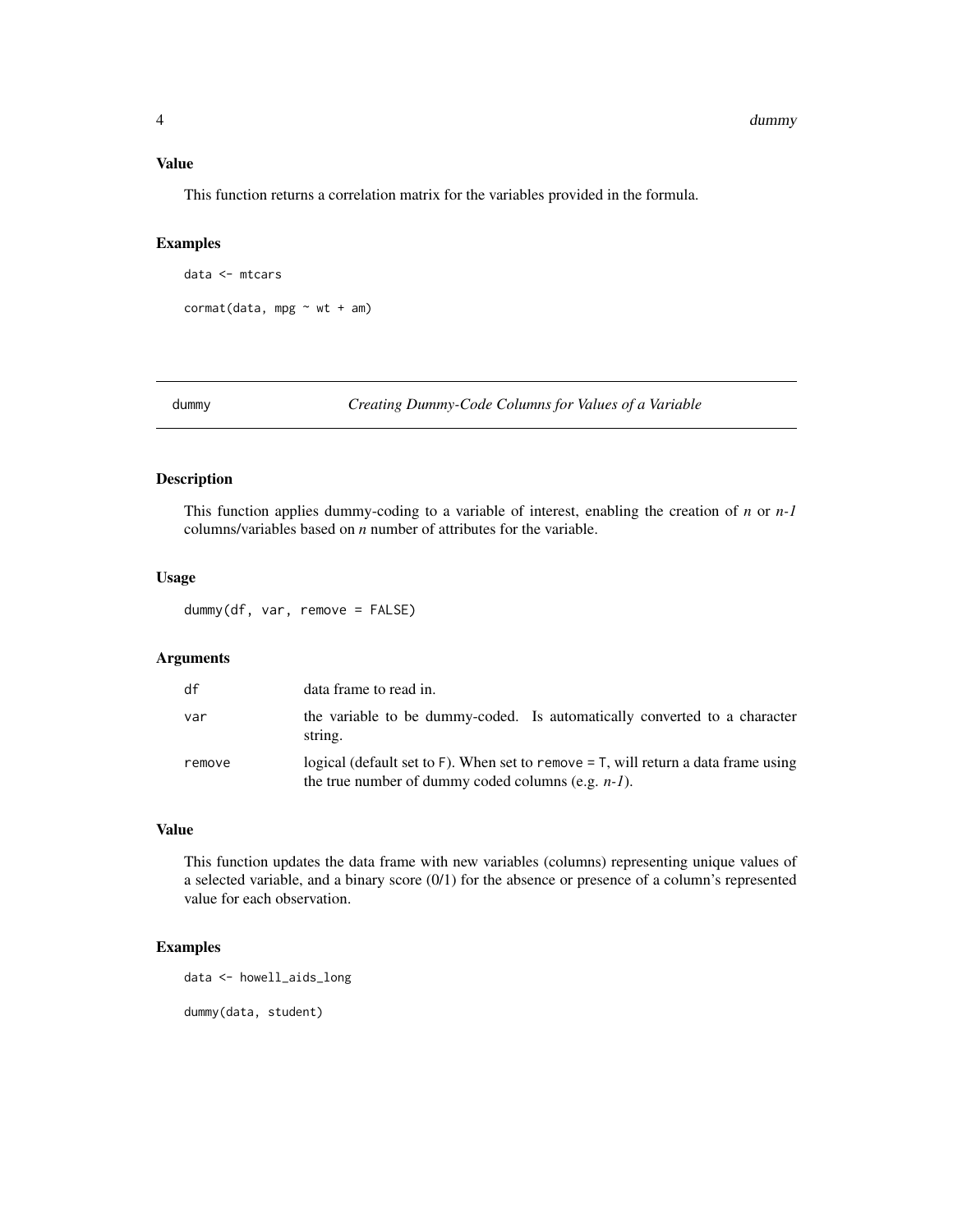<span id="page-4-0"></span>

This subset of data comes from one iteration of the *General Social Survey*, administered in 2014. These data were collected by the National Opinion Research Center (NORC) at the University of Chicago. The observations represent individuals' responses to survey questions. Information about the data set can be found in the GSS Codebook at: [https://burrelvannjr.com/docs/](https://burrelvannjr.com/docs/GSS_Codebook.pdf) [GSS\\_Codebook.pdf](https://burrelvannjr.com/docs/GSS_Codebook.pdf).

#### Usage

GSS2014

### Format

A data frame with 2538 observations and 676 variables.

| id       | respondent id number                    |
|----------|-----------------------------------------|
| age      | age of respondent                       |
| sex      | respondents sex                         |
| race     | race of respondent                      |
| educ     | highest year of school completed        |
| dipged   | diploma, ged, or other                  |
| paeduc   | highest year school completed, father   |
| maeduc   | highest year school completed, mother   |
| speduc   | highest year school completed, spouse   |
| sei10    | r's socioeconomic index (2010)          |
| conrinc  | respondent income in constant dollars   |
| coninc   | family income in constant dollars       |
| degree   | rs highest degree                       |
| padeg    | fathers highest degree                  |
| madeg    | mothers highest degree                  |
| spdeg    | spouses highest degree                  |
| citizen  | are you a citizen of america?           |
| born     | was r born in this country              |
| year     | gss year for this respondent            |
| cohort   | year of birth                           |
| spsei10  | r's spouse's socioeconomic index (2010) |
| pasei10  | r's father's socioeconomic index (2010) |
| masei10  | r's mother's socioeconomic index (2010) |
| childs   | number of children                      |
| immerime | immigrants increase crime rates         |
| abany    | abortion if woman wants for any reason  |
| abdefect | strong chance of serious defect         |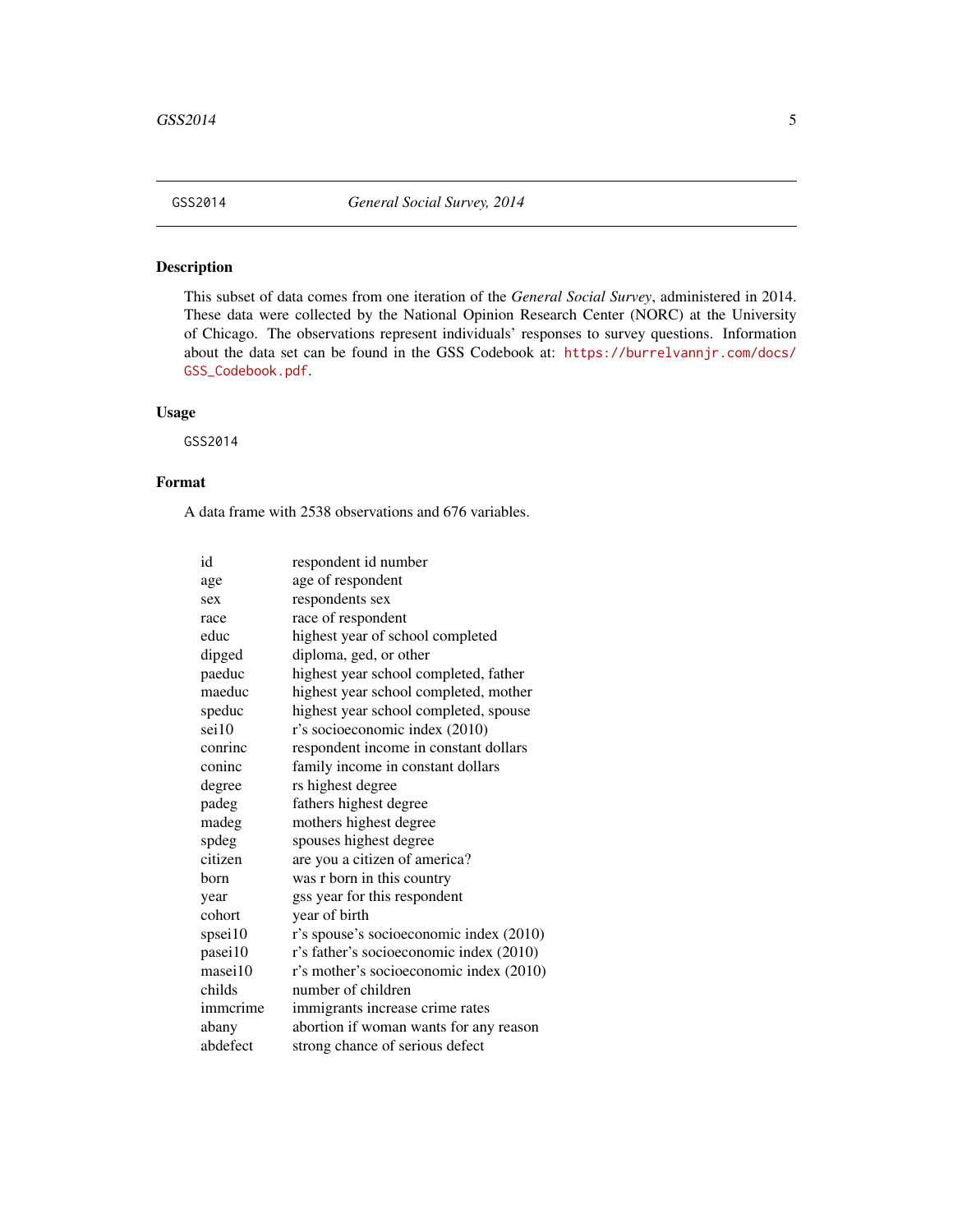abhlth womans health seriously endangered abnomore married–wants no more children abpoor low income–cant afford more children abrape pregnant as result of rape absingle not married accptoth r accept others even when they do things wrong acqntsex r had sex with acquaintance last year actassoc how important to be active on soc or pol association actlaw how likely r to do something if unjust law being cons adults household members 18 yrs and older advfront sci rsch is necessary and should be supported by federal govt affctlaw how lliely congress give serious attention to rs dema affrmact favor preference in hiring blacks aged should aged live with their children aidscndm condom can reduce aids aidslook a health-look person may have aids amancstr how important to have american ancestry ambetter agree america is a better country ambornin how important to have been born in america amchrstn how important to be a christian amcit how important to have american citizenship amcitizn agree i would rather be a citizen of america amcult it is impossible to become fully american amenglsh how important to be able to speak english amfeel how important to feel american amgovt how important to respect america's laws etc amlived how important to have lived in america for life amownway america should follow its own interests amproud1 how proud being american amshamed agree there are things make me ashamed amsports agree sports makes me proud to be an american amty tv should give preference to american films arthrtis told have arthritis or rheumatism astrolgy ever read a horscope or persoanl astrology report astrosci astrology is scientific attend how often r attends religious services attrally attended a political meeting or rally avoidbuy boycotted products for pol reasons babies household members less than 6 yrs old backpain r had back pain in the past 12 months balneg sci research is strongly in favor of harmful results balpos sci research is strongly in favor of benefits befair how often do you think people take advantage belikeus agree better if people were more like americans bettrife science makes our lives better betrlang which language r speaks more fluent bible feelings about the bible bigbang sci knowledge: the universe began with a huge explosion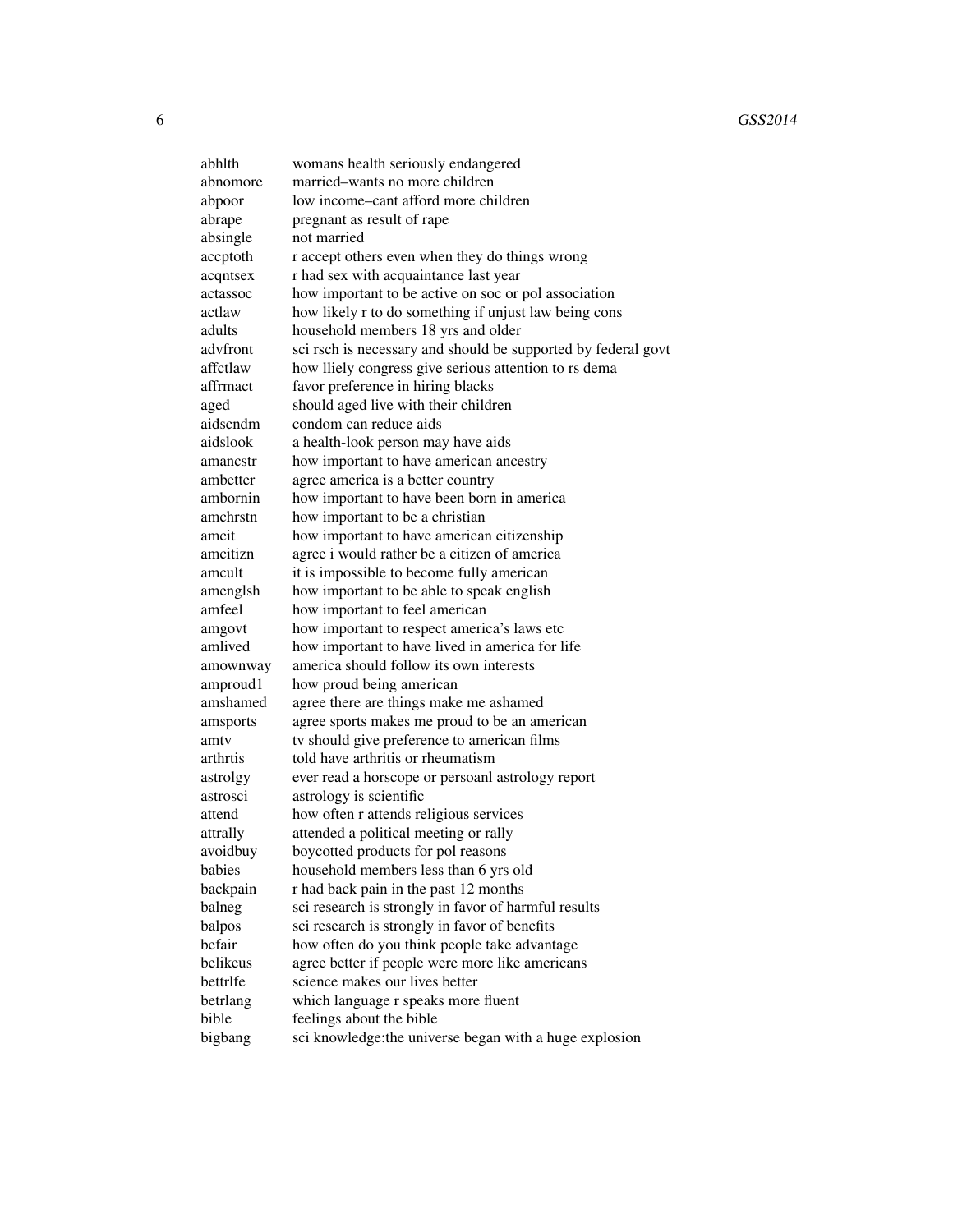| boyorgrl | sci knowledge: father gene decides sex of baby           |
|----------|----------------------------------------------------------|
| buypol   | how important to choose products for pol reasons         |
| buyvalue | percent of company stock r bought from own money         |
| cantrust | poeple can be trusted or cant be too careful             |
| cappun   | favor or oppose death penalty for murder                 |
| careself | those in need have to take care of themselves            |
| carried  | r carried a stranger's belongings                        |
| chldidel | ideal number of children                                 |
| chngeoth | how often r try to persuade other to share views         |
| chngtme  | how often r allowed change schedule                      |
| choices  | political parties dont give real policy choices          |
| citworld | i am a citizen of the world                              |
| class    | subjective class identification                          |
| closeblk | how close feel to blacks                                 |
| closewht | how close feel to whites                                 |
| clsenoam | how close do you feel to north america                   |
| clsestat | how close do you feel to your state                      |
| clsetown | how close do you feel to your town or city               |
| clseusa  | how close do you feel to america                         |
| cntctgov | contacted politician or civil servant to express view    |
| colath   | allow anti-religionist to teach                          |
| colcom   | should communist teacher be fired                        |
| coldeg1  | the highest degree r have earned                         |
| colhomo  | allow homosexual to teach                                |
| colmil   | allow militarist to teach                                |
| colmslm  | allow anti-american muslim clergymen teaching in college |
| colrac   | allow racist to teach                                    |
| colsci   | r has taken any college-level sci course                 |
| colscinm | number of college-level sci courses r have taken         |
| compperf | size of perf based pay depend on profits                 |
| comprend | rs understanding of questions                            |
| compuse  | r use computer                                           |
| conarmy  | confidence in military                                   |
| conbus   | confidence in major companies                            |
| conclerg | confidence in organized religion                         |
| condemnd | r free from conflicting demands                          |
| condom   | used condom last time                                    |
| condrift | sci knowledge: the continents have been moving           |
| coneduc  | confidence in education                                  |
| confed   | confid. in exec branch of fed govt                       |
| confinan | confid in banks & financial institutions                 |
| conjudge | confid. in united states supreme court                   |
| conlabor | confidence in organized labor                            |
| conlegis | confidence in congress                                   |
| conmedic | confidence in medicine                                   |
| conpress | confidence in press                                      |
| consci   | confidence in scientific community                       |
| conty    | confidence in television                                 |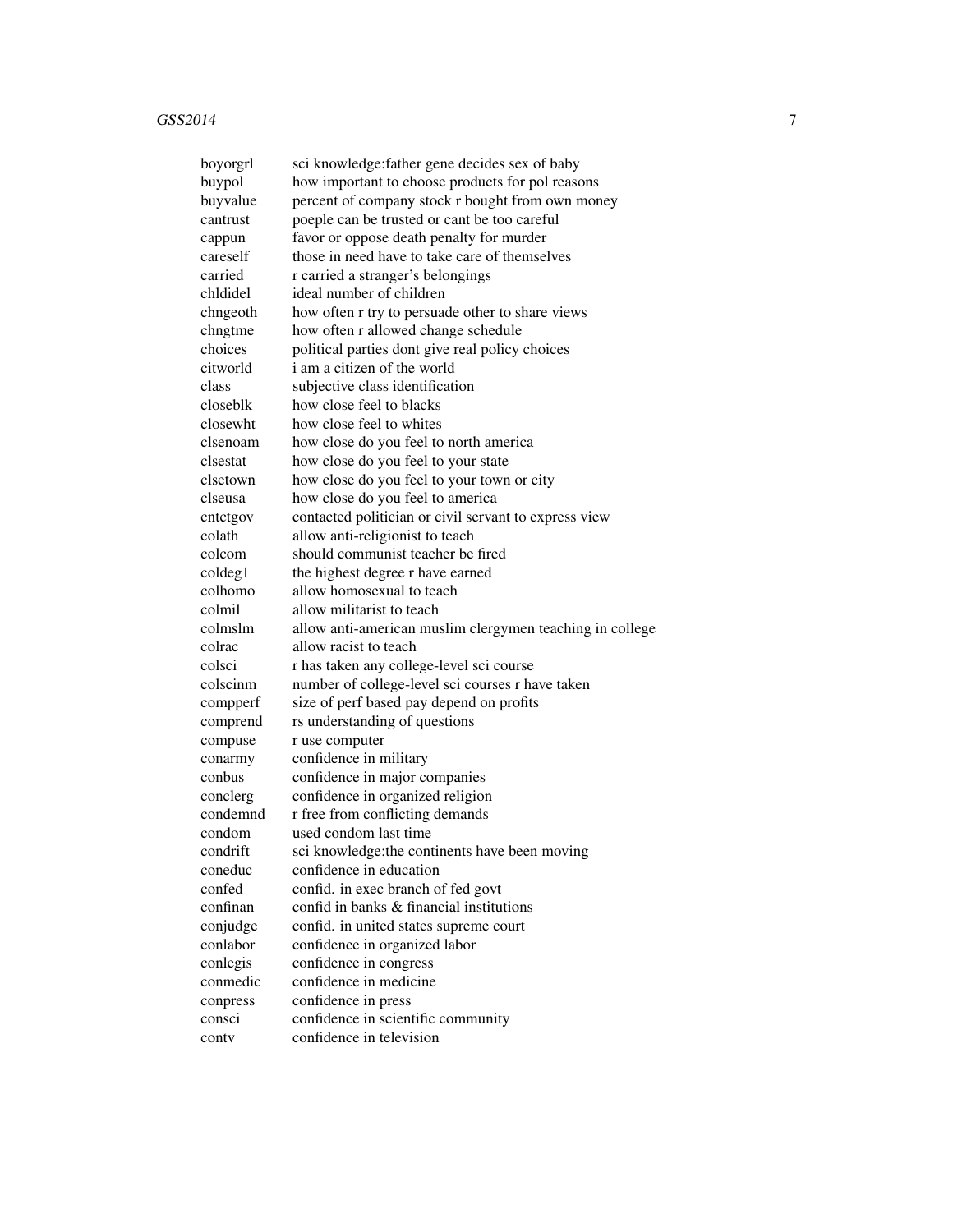corrupt how widespread corruption is in pub service in americ courts courts dealing with criminals cowrkhlp coworkers can be relied on when r needs help cowrkint coworkers take a personal interest in r crack30 r last use crack cocaine crimlose people convicted of serious crimes lose citizen rights cutahead r allowed a stranger to go ahead of you in line decsorgs america should follow decision of intl org defpensn r has defined benefit pension plan dem10fut how well will democracy work in america in ten yrs dem10pst how well did democracy work in america ten yrs ago demtoday how well democracy work in america denom specific denomination denom16 denomination in which r was raised depress told have depression diabetes told have diabetes directns r has given directions to a stranger discaff whites hurt by aff. action discaffm a man won't get a job or promotion discaffw a woman won't get a job or promotion discpol how often r discuss politics divlaw divorce laws divorce ever been divorced or separated dwelown does r own or rent home? earnrs how many in family earned money earthsun sci knowledge: the earth goes around the sun effctsup supervisor effective solve work/personal conflicts elecfair how fair last natl election:opprtunities of candidate electron sci knowledge: electrons are smaller than atoms elecvote how honest last natl election:counting of votes emailhr email hours per week emailmin email minutes per week empinput r involved in any task force for decision-making emptrain received formal training from employer eqwlth should govt reduce income differences esop r is member of esop ethnic country of family origin evcrack r ever use crack cocaine evidu r ever inject drugs evolved sci knowledge:human beings developed from animals evpaidsx ever have sex paid for or being paid since 18 evstray have sex other than spouse while married evwork ever work as long as one year excldimm america should exclude illegal immigrants expdesgn better way to test drug btw control and non-control exptext why is it better to test drug this way extrapay eligible for performance based pay extrayr year of the most recent perf based payments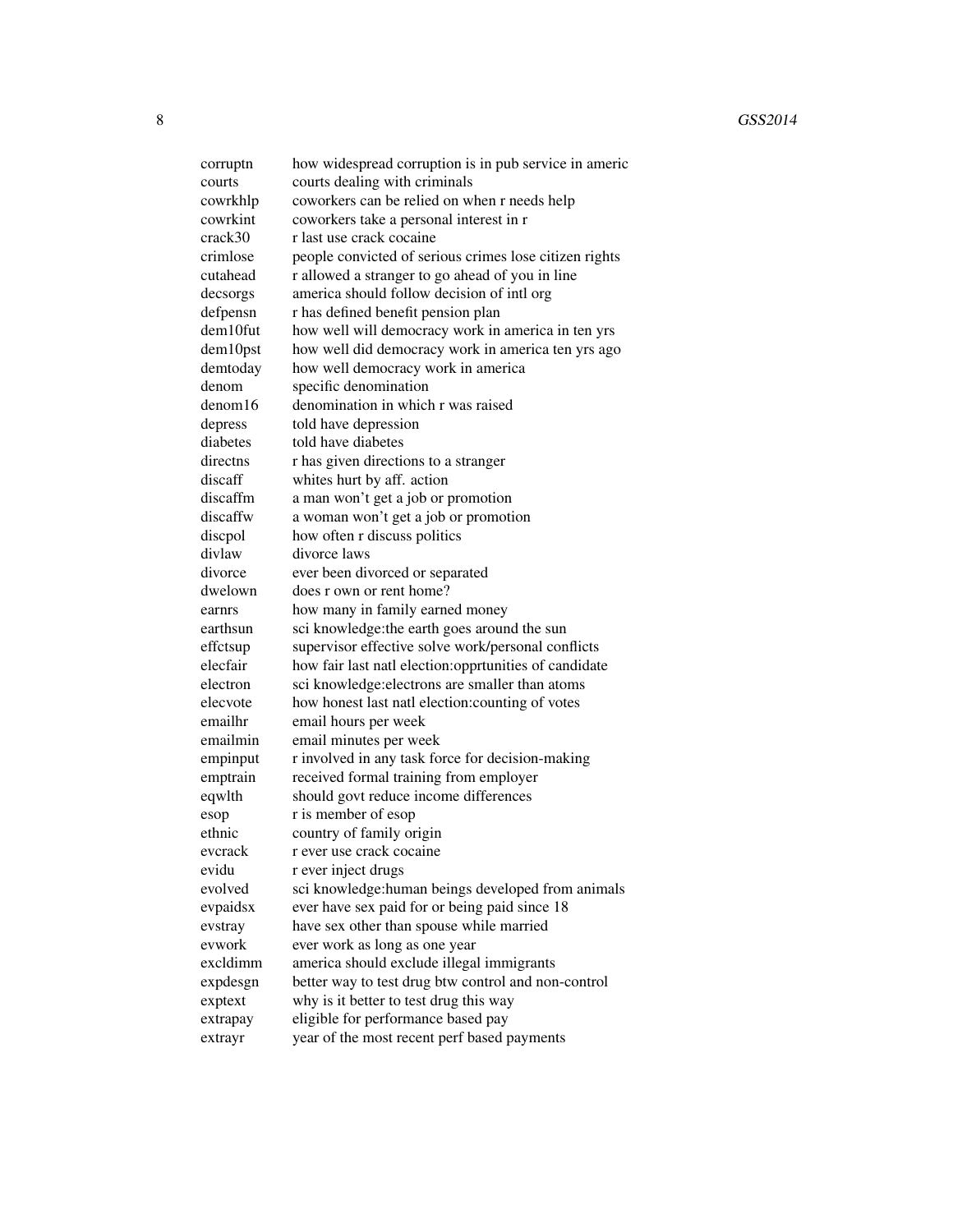| fair     | people fair or try to take advantage                                           |
|----------|--------------------------------------------------------------------------------|
| fairearn | how fair is what r earn on the job                                             |
| famgen   | number of family generations in household                                      |
| family16 | living with parents when 16 yrs old                                            |
| famvswk  | how often fam life interfere job                                               |
| famwkoff | how hard to take time off                                                      |
| fear     | afraid to walk at night in neighborhood                                        |
| fechld   | mother working doesnt hurt children                                            |
| feelevel | amount of fees paid                                                            |
| feeused  | fee given to get case                                                          |
| fefam    | better for man to work, woman tend home                                        |
| fehire   | should hire and promote women                                                  |
| fejobaff | for or against preferential hiring of women                                    |
| fepol    | women not suited for politics                                                  |
| fepresch | preschool kids suffer if mother works                                          |
| finalter | change in financial situation                                                  |
| finrela  | opinion of family income                                                       |
| forland  | foreigners should not be allowed to buy land                                   |
| form     | form of split questionnaire asked                                              |
| freetrde | free trade leads to better products                                            |
| fringeok | fringe benefits are good                                                       |
| frndsex  | r had sex with friend last year                                                |
| fucitzn  | is r planning/appling for us citizenship or not                                |
| fund     | how fundamentalist is r currently                                              |
| fund16   | how fundamentalist was r at age 16                                             |
| getahead | opinion of how people get ahead                                                |
| givblood | r donated blood during the past 12 months                                      |
| givchrty | r has given money to a charity                                                 |
| givhmlss | r has given food or money to a homeless person                                 |
| givseat  | r offered seat to a stranger during past 12 months                             |
| god      | rs confidence in the existence of god                                          |
| goodlife | standard of living of r will improve                                           |
| govdook  | we can trust people in govt                                                    |
| granborn | how many grandparents born outside u.s.                                        |
| grass    | should marijuana be made legal                                                 |
| grpother | r belongs to another voluntary association                                     |
| grpparty | r belongs to a political party                                                 |
| grprelig | r belongs to a church or othr religious organization                           |
| grpsprts | r belongs to a sports, leisure, or cultural grp                                |
| grpwork  | r belongs to a trade union or professtional associati                          |
| gunlaw   | favor or oppose gun permits                                                    |
| gytrghts | (on a scale of 1 to 7, where 1 is not at all important and 7 is very important |
| handmove | r perform forceful hand movements                                              |
| hapcohab | happiness of relt with partner                                                 |
| hapmar   | happiness of marriage                                                          |
| happy    | general happiness                                                              |
| haveinfo | enough info to get the job done                                                |
| health   | condition of health                                                            |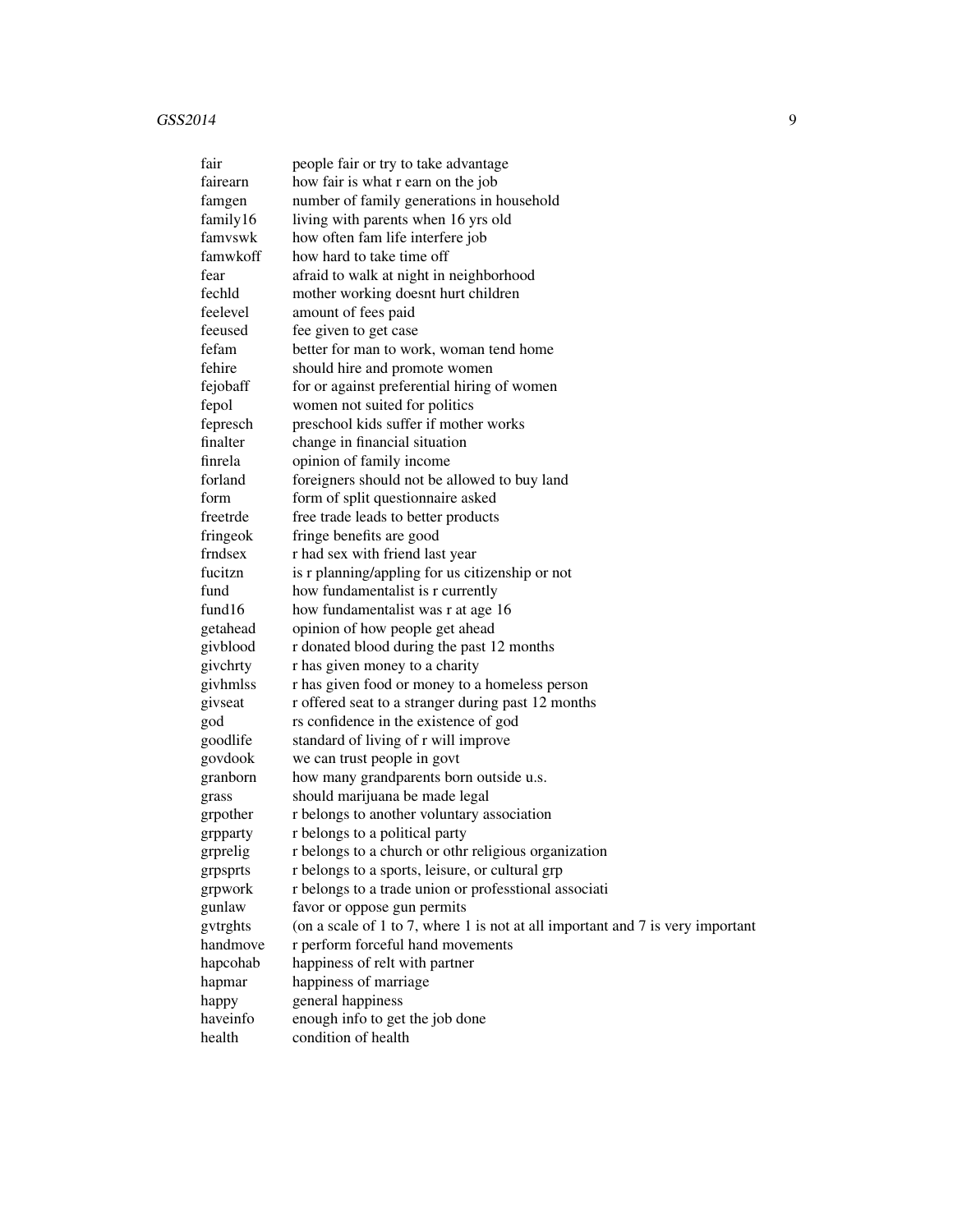| health1           | rs health in general                                     |
|-------------------|----------------------------------------------------------|
| hefinfo           | number of hef informant                                  |
| height            | r is how tall                                            |
| helpaway          | r looked after plant or pet of others while away         |
| helpblk           | should govt aid blacks?                                  |
| helpful           | people helpful or looking out for selves                 |
| helphwrk          | helped someone with hwork during past 12 months          |
| helpjob           | helped somebody to find a job past 12 months             |
| helpnot           | should govt do more or less?                             |
| helpoth           | to help others                                           |
| helppoor          | should govt improve standard of living?                  |
| helpsick          | should govt help pay for medical care?                   |
| helpusa           | how important to help worse off ppl in america           |
| helpwrld          | how important to help worse off ppl in rest of world     |
| hhtype            | household type                                           |
| hhtype1           | household type (condensed)                               |
| hispanic          | hispanic specified                                       |
| hivkiss           | kiss can spread hiv                                      |
| hivtest           | have you ever been tested for hiv                        |
| hivtest1          | in what month and year was your last hiv test            |
| hivtest2          | where did you have your last hiv test                    |
| hivvac            | there is a vaccine that can prevent hiv                  |
| hlpequip          | enough help and equip to ge the job done                 |
| hlthall           | healthcare provided for everyone                         |
| hlthdays          | days of activity limitation past 30 days                 |
| homosex           | homosexual sex relations                                 |
| hompop            | number of persons in household                           |
| hotcore           | sci knowledge: the center of earth is very hot           |
| hrs 1             | number of hours worked last week                         |
| hrs2              | number of hours usually work a week                      |
| hrsrelax          | hours per day r have to relax                            |
| hsbio             | r ever took a high school biology course                 |
| hschem            | r ever took a high school chemistry course               |
| hsmath            | the highest level of math r completed in high school     |
| hsphys            | r ever took a high school physics course                 |
| hunt              | does r or spouse hunt                                    |
| hurtatwk          | number of injuries on the job past 12 months             |
| hvylift           | r do repeated lifting                                    |
| hyperten          | told have hypertension or high blood pressure            |
| idu <sub>30</sub> | r inject drugs in past 30 days                           |
| if08who           | who you would have voted for                             |
| if12who           | who would r have voted for in 2012 election              |
| ifwrong           | agree people should support their country                |
| immameco          | immigrants good for america                              |
| immassim          | what statement about immigrants matches view             |
| immcult           | immigrants undermine american culture                    |
| immeduc           | legal immigrants should have same education as americans |
| immideas          | immigrants make america more open                        |
|                   |                                                          |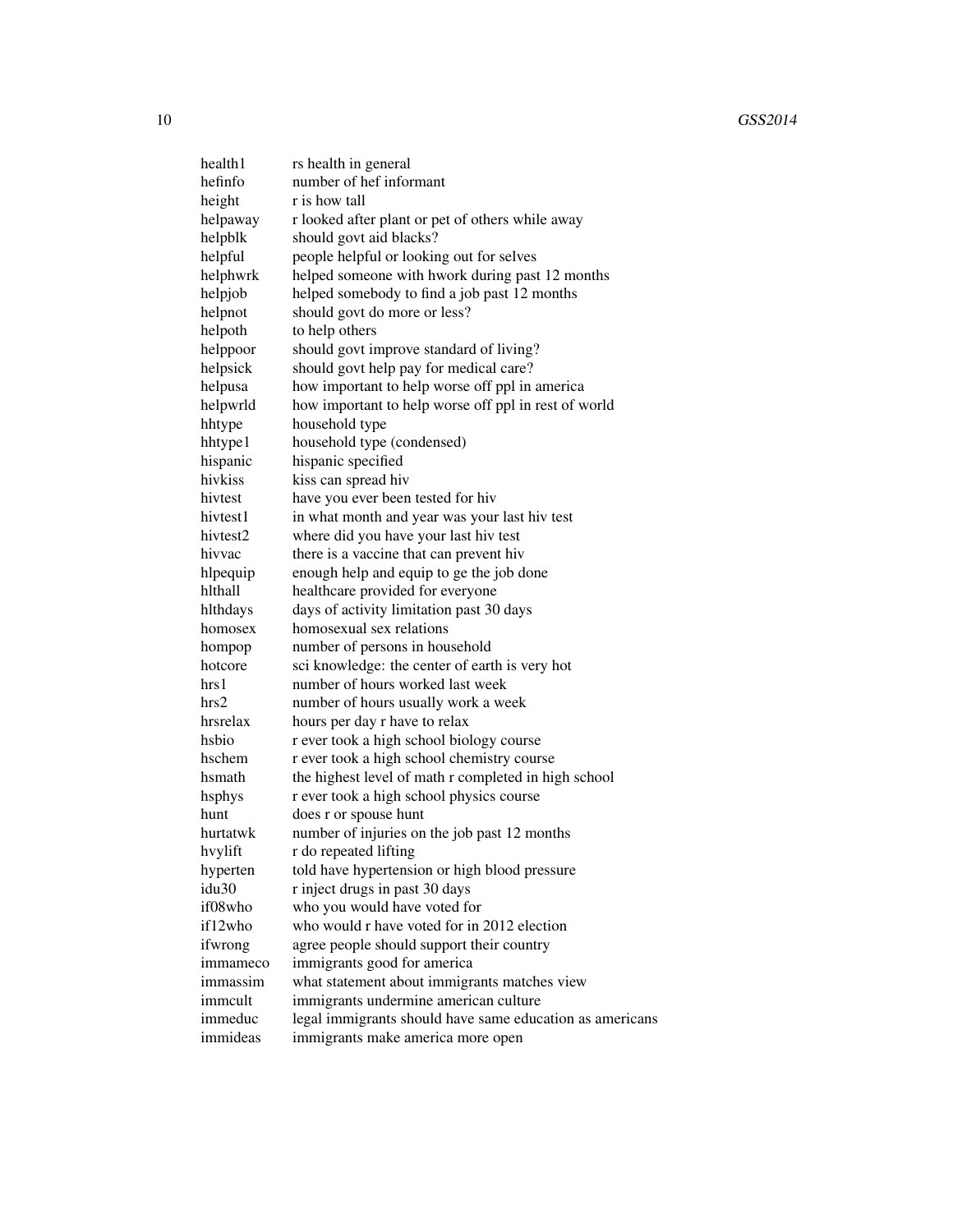| immjobs  | immigrants take jobs away                           |
|----------|-----------------------------------------------------|
| immrghts | legal immigrants should have same right as american |
| imports  | america should limit the import                     |
| incom16  | rs family income when 16 yrs old                    |
| income   | total family income                                 |
| income06 | total family income                                 |
| indperf  | size of perf based pay depend on individual         |
| intecon  | interested in economic issues                       |
| inteduc  | interested in local school issues                   |
| intenvir | interested in environmental issues                  |
| interpol | joined an internet political forum                  |
| intfarm  | interested in farm issues                           |
| intintl  | interested in international issues                  |
| intlblks | unintelligent - intelligent                         |
| intlincs | largee intl company damage to local business        |
| intlwhts | unintelligent -intelligent                          |
| intmed   | interested in medical discoveries                   |
| intmil   | interested in military policy                       |
| intrhome | internet access in r's home                         |
| intsci   | interested in new scientific discoveries            |
| intspace | interested in space exploration                     |
| inttech  | interested in technologies                          |
| jobfind  | could r find equally good job                       |
| jobfind1 | how easy for r to find a same job                   |
| jobhour  | short working hours                                 |
| jobinc   | high income                                         |
| joblose  | is r likely to lose job                             |
| jobmeans | work important and feel accomplishment              |
| jobpromo | chances for advancement                             |
| jobsec   | no danger of being fired                            |
| jobsecok | the job security is good                            |
| joindem  | took part in a demonstration                        |
| kidssol  | rs kids living standard compared to r               |
| knowschd | how far in advance know work schedule               |
| knowwhat | r knows what's expected on job                      |
| laidoff  | r was laid off main job last year                   |
| lasers   | sci knowledge: lasers work by focusing sound waves  |
| learnnew | job requires r to learn new things                  |
| leftrght | how left or right in politics                       |
| lentto   | lent money to another person past 12 months         |
| lessprd  | agree often less proud of america                   |
| letdie1  | allow incurable patients to die                     |
| letin1   | number of immigrants to america nowadays should be  |
| letin1a  | number of immigrants nowadays should be             |
| libath   | allow anti-religious book in library                |
| libcom   | allow communists book in library                    |
| libhomo  | allow homosexuals book in library                   |
| libmil   | allow militarists book in library                   |
|          |                                                     |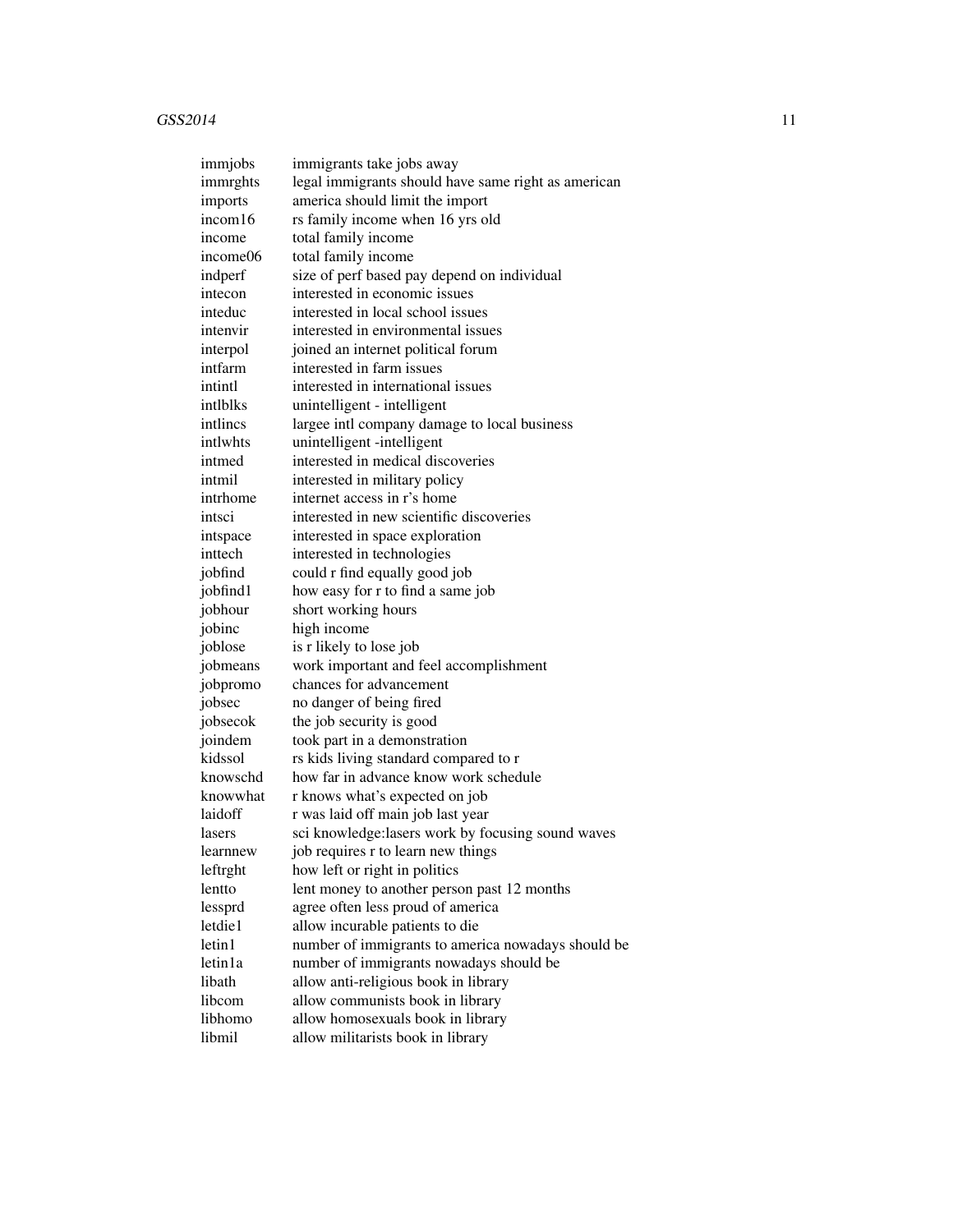libmslm allow anti-american muslim clergymen's books in library librac allow racists book in library life is life exciting or dull liveblks neighborhood half black livewhts r favors living in half white neighborhood loanitem r has let someone borrow a item of some value localnum number of employees: rs work site maind10 mothers industry code (naics 2007) major1 college major 1 major<sub>2</sub> college major 2 majorcol the field of degree r earned manvsemp relations bw management and employees maocc10 mothers census occupation code (2010) marasian close relative marry asian marblk close relative marry black marhisp close relative marry hispanic marhomo homosexuals should have right to marry marital marital status martype marital type marwht r favor close relative marrying white person matesex was 1 of rs partners spouse or regular mawrkgrw mothers employment when r was 16 mawrkslf mother self-emp. or worked for somebody meltpot1 better to maintain distinct cultures meovrwrk men hurt family when focus on work too much mincult ethnic minorities should be given gov assistance misswork miss work for health past 30 days mntlhlth days of poor mental health past 30 days mobile16 geographic mobility since age 16 mode interview done in-person or over the phone moredays days per month r work extra hours mustwork mandatory to work extra hours nafta1 how much heard or read about nafta? nafta2a america benefits from being a member of nafta? nataid foreign aid nataidy assistance to other countries – ver y natarms military, armaments, and defense natarmsy national defense – version y natchld assistance for childcare natcity solving problems of big cities natcityy assistance to big cities – version y natcrime halting rising crime rate natcrimy law enforcement – verison y natdrug dealing with drug addiction natdrugy drug rehabilitation – version y nateduc improving nations education system nateducy education – version y natenrgy developing alternative energy sources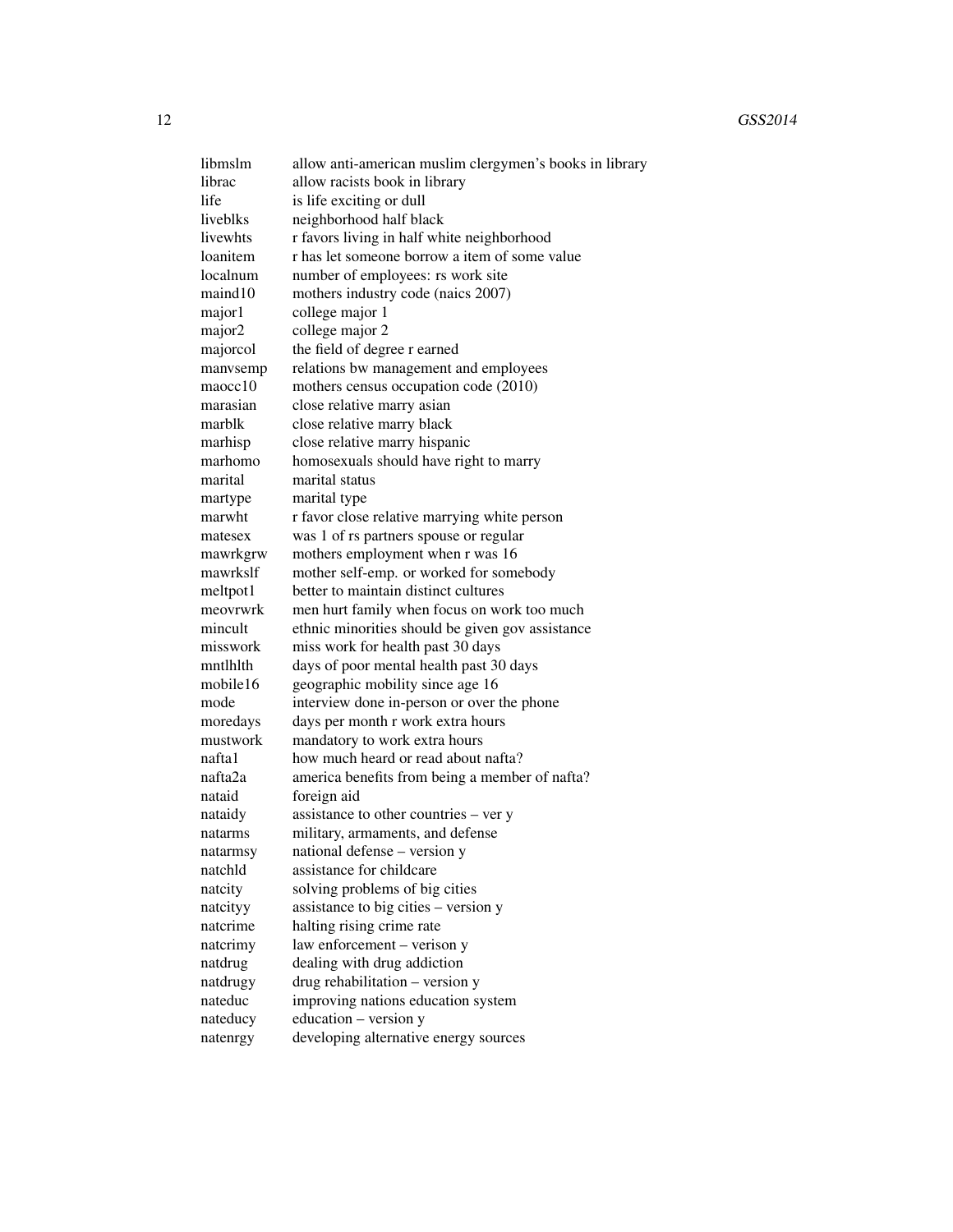| natenvir | improving & protecting environment                         |
|----------|------------------------------------------------------------|
| natenviy | the environment $-$ version $y$                            |
| natfare  | welfare                                                    |
| natfarey | assistance to the poor – version y                         |
| natheal  | improving & protecting nations health                      |
| nathealy | health – version y                                         |
| natmass  | mass transportation                                        |
| natpark  | parks and recreation                                       |
| natrace  | improving the conditions of blacks                         |
| natracey | assistance to blacks – version y                           |
| natroad  | highways and bridges                                       |
| natsci   | supporting scientific research                             |
| natsoc   | social security                                            |
| natspac  | space exploration program                                  |
| natspacy | space exploration - version y                              |
| news     | how often does r read newspaper                            |
| newsfrom | main source of information about events in the news        |
| nextgen  | science & tech. give more opportunities to next generation |
| notvote  | citizens have right not to vote                            |
| ntcityte | long-term residents should vote                            |
| ntwkhard | past week not work hard enough                             |
| numemps  | number of employee for the self-employed                   |
| nummen   | number of male sex partners since 18                       |
| numorg   | number of people working in organization at all locations  |
| numwomen | number of female sex partners since 18                     |
| obey     | to obey                                                    |
| obeylaws | how important always to abey laws                          |
| opdevel  | opportunity to develop my abilities                        |
| oppsegov | how important: citizen engage in acts of civil disobed     |
| oth16    | other protestant denominations                             |
| other    | other protestant denominations                             |
| othersex | r had sex with some other last year                        |
| othjew   | consider self to be jewish                                 |
| othlang  | can r speak language other than english                    |
| othlang1 | what other languages does r speak                          |
| othlang2 | what other languages does r speak                          |
| othreasn | how important to try to undrstnd reasonings of othr o      |
| othshelp | people should help less fortunate others                   |
| oversamp | weights for black oversamples                              |
| overwork | r has too much work to do well                             |
| owngun   | have gun in home                                           |
| ownstock | r has stock in rs company                                  |
| paidsex  | r had sex for pay last year                                |
| painarms | r had pain in the arms in the past 12 months               |
| paind10  | fathers industry code (2010)                               |
| paocc10  | fathers census occupation code (2010)                      |
| parborn  | were rs parents born in this country                       |
| parcit   | were your parents citizens of america?                     |
|          |                                                            |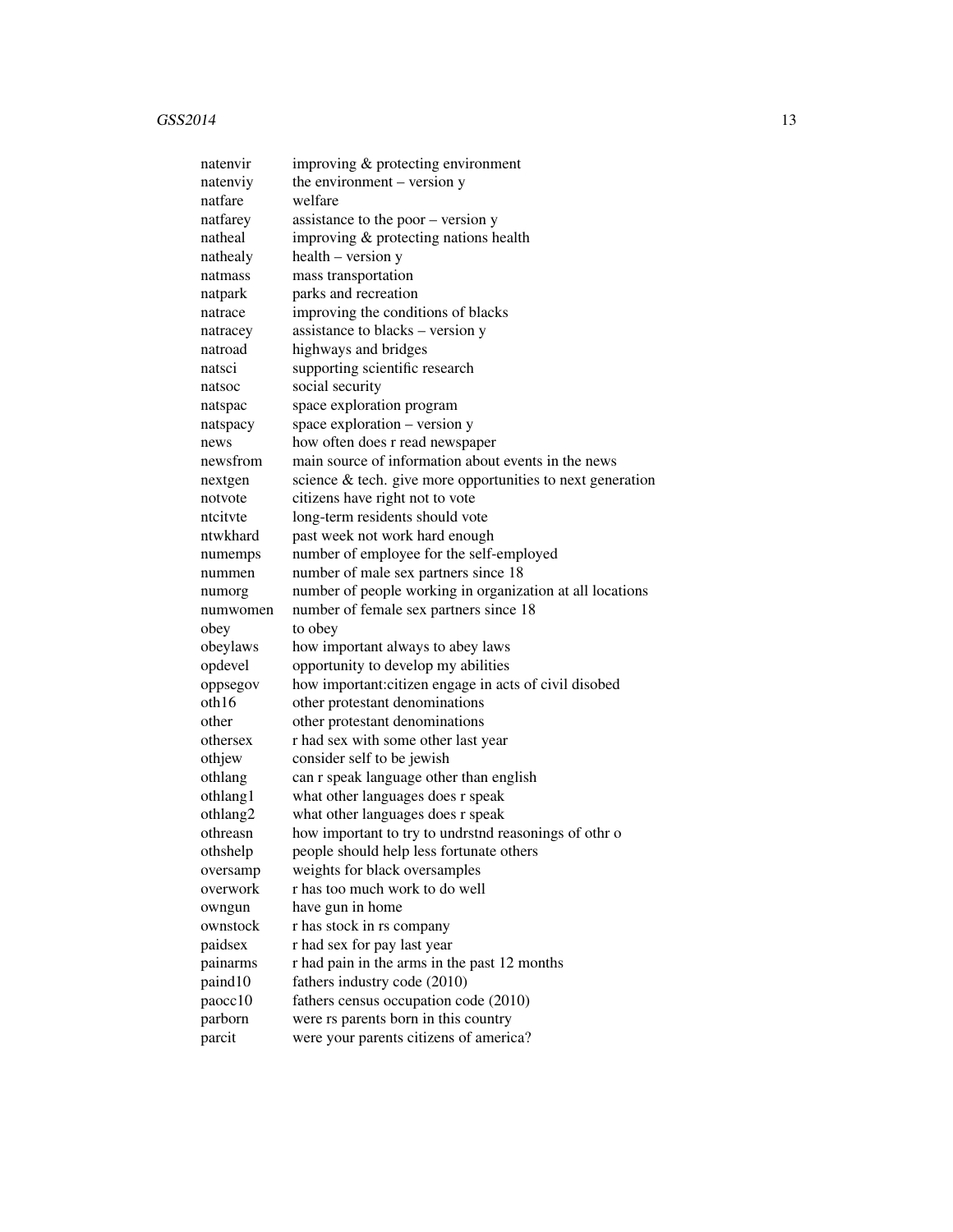| parsol             | rs living standard compared to parents                          |
|--------------------|-----------------------------------------------------------------|
| partfull           | was r's work part-time or full-time?                            |
| partners           | how many sex partners r had in last year                        |
| partnrs5           | how many sex partners r had in last 5 years                     |
| partteam           | r work as part of a team                                        |
| partyid            | political party affiliation                                     |
| patriot1           | patriotic feelings strengthen america's place in world          |
| patriot2           | patriotic feelings lead to intolerance in america               |
| patriot3           | patriotic feelings are needed for america to remain united      |
| patriot4           | patriotic feelings lead to negative feelings towards immigrants |
| pawrkslf           | father self-emp. or worked for somebody                         |
| paytaxes           | how important never to try to evade taxes                       |
| peocntct           | how many people in contact in a typical weekday                 |
| peoptrbl           | assisting people in trouble is very important                   |
| phase              | subsampling: two-phase design.                                  |
| phone              | does r have telephone                                           |
| physhlth           | days of poor physical health past 30 days                       |
| pikupsex           | r had sex with casual date last year                            |
| pillok             | birth control to teenagers 14-16                                |
|                    | pistol or revolver in home                                      |
| pistol<br>polabuse | citizen said vulgar or obscene things                           |
|                    |                                                                 |
| polactve           | pol party encourge ppl to be active in politics in am           |
| polattak           | citizen attacking policeman with fists                          |
| poleff11           | don't have any say about what the government does               |
| poleff18           | govt do not care much what ppl like r think                     |
| poleff19           | r have a good understanding of pol issues                       |
| poleff20           | most ppl are better informed about politics than r is           |
| polescap           | citizen attempting to escape custody                            |
| polfunds           | donated money or raised funds for soc or pol activity           |
| polgreed           | most politicians are only for what get out of politics          |
| polhitok           | ever approve of police striking citizen                         |
| polint1            | how interested in politics                                      |
| polinter           | expressed political views on internet past year                 |
| polmurdr           | citizen questioned as murder suspect                            |
| polnews            | how often use media to get political news                       |
| polopts            | how important: ppl given chance to participate in deci          |
| polviews           | think of self as liberal or conservative                        |
| popespks           | pope is infallible on matters of faith or morals                |
| popular            | to be well liked or popular                                     |
| pornlaw            | feelings about pornography laws                                 |
| posslq             | does r have marital partner                                     |
| posslqy            | relationship status and cohabitation or not                     |
| postlife           | belief in life after death                                      |
| powrorgs           | intl orgs take away much power from american govt               |
| pray               | how often does r pray                                           |
| prayer             | bible prayer in public schools                                  |
| premarsx           | sex before marriage                                             |
| pres08             | vote obama or mccain                                            |
|                    |                                                                 |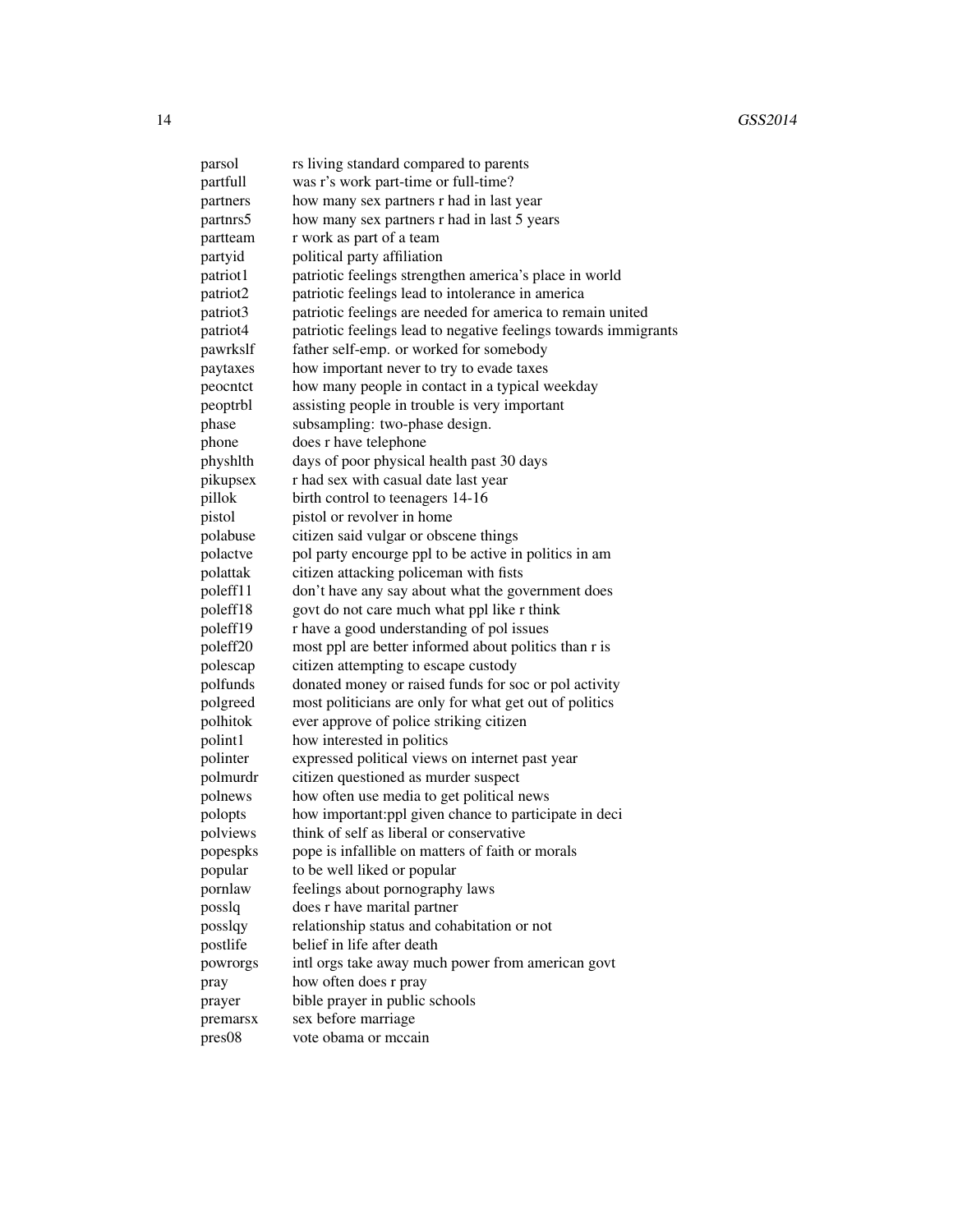| pres12   | vote obama or romney                                  |
|----------|-------------------------------------------------------|
| preteen  | household members 6 thru 12 yrs old                   |
| prodctiv | work conditions allow productivity                    |
| promtefr | promotions are handled fairly                         |
| promteok | rs chances for promotion good                         |
| proudart | how proud its achievements in the arts & lit.         |
| prouddem | how proud the way democracy works                     |
| proudeco | how proud america's economic achievements             |
| proudemp | r proud to work for employer                          |
| proudgrp | how proud its fair and equal treatment                |
| proudhis | how proud its history                                 |
| proudmil | how proud america's armed forces                      |
| proudpol | how proud its political influence in the world        |
| proudsci | how proud its scientific and tech achievements        |
| proudspt | how proud its achievements in sports                  |
| proudsss | how proud its social security system                  |
| racdif1  | differences due to discrimination                     |
| racdif2  | differences due to inborn disability                  |
| racdif3  | differences due to lack of education                  |
| racdif4  | differences due to lack of will                       |
| raclive  | any opp. race in neighborhood                         |
| racmeet  | allowed to hold pub meeting for racist                |
| racopen  | vote on open housing law                              |
| racwork  | racial makeup of workplace                            |
| radioact | sci knowledge: all radioactivity is man-made          |
| rank     | rs self ranking of social position                    |
| ratetone | r's facial coloring by interviewer                    |
| realinc  | family income in constant \$                          |
| realrinc | rs income in constant \$                              |
| reborn   | has r ever had a 'born again' experience              |
| refrndms | referendum are good way to decide important pol quest |
| reg16    | region of residence, age 16                           |
| relactiv | how often does r take part in relig activities        |
| relatsex | relation to last sex partner                          |
| relig    | rs religious preference                               |
| relig16  | religion in which raised                              |
| reliten  | strength of affiliation                               |
| relmeet  | allowed to hold pub meeting for religious extremist   |
| relpersn | r consider self a religious person                    |
| res16    | type of place lived in when 16 yrs old                |
| respect  | r treated with respect at work                        |
| respnum  | number in family of r                                 |
| retchnge | r returned money after getting too much change        |
| revmeet  | allowed to hold pub meeting for ppl who want overthro |
| rghtsmin | how important: govt protect right of minorities       |
| richwork | if rich, continue or stop working                     |
| rifle    | rifle in home                                         |
| rincblls | income alone is enough                                |
|          |                                                       |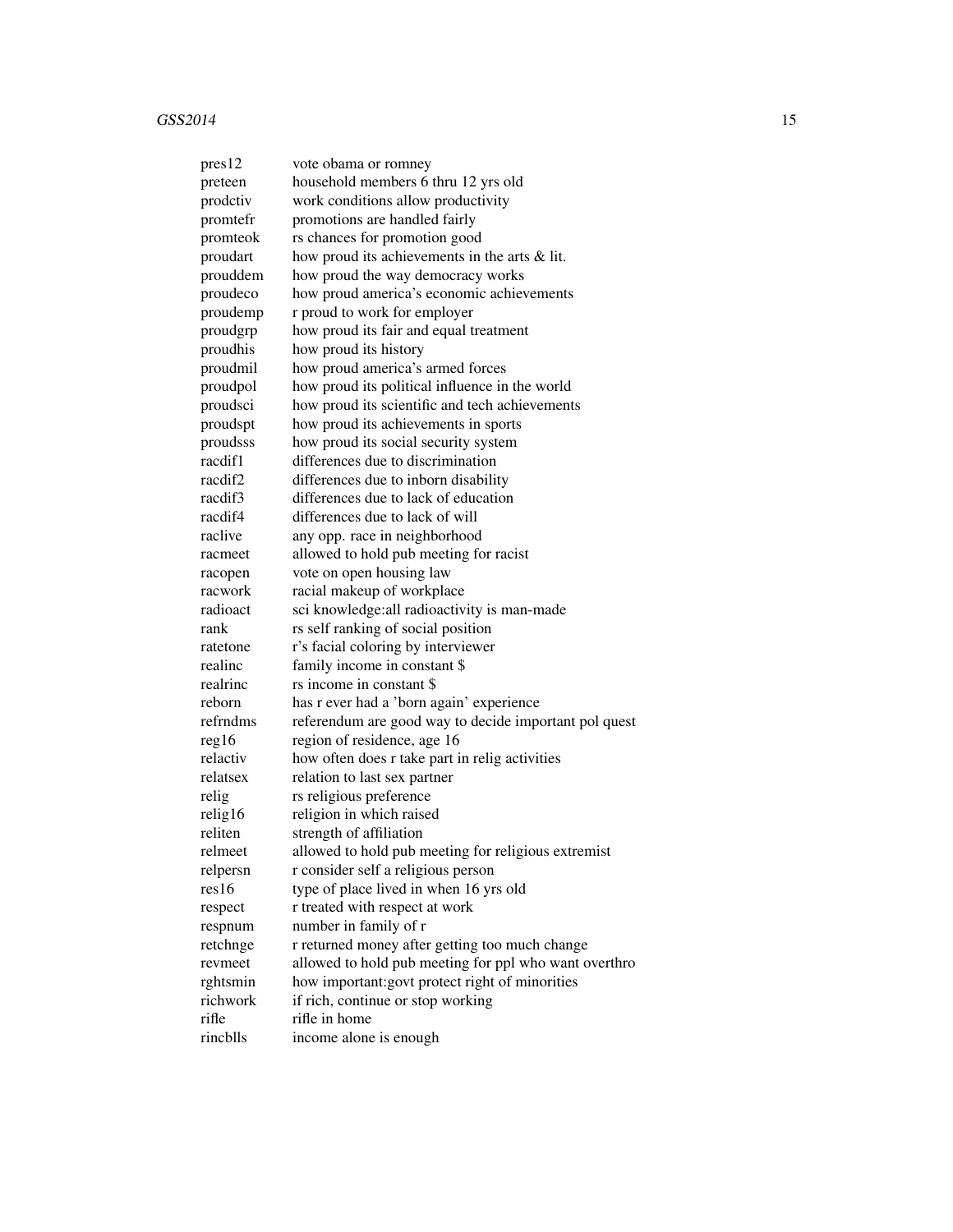16 GSS2014

| rincom06 | respondents income                                      |
|----------|---------------------------------------------------------|
| rincome  | respondents income                                      |
| rowngun  | does gun belong to r                                    |
| safefrst | no shortcuts on worker safety                           |
| safehlth | safety and health condition good at work                |
| safetywk | worker safety priority at work                          |
| satfin   | satisfaction with financial situation                   |
| satjob   | job or housework                                        |
| satjob1  | job satisfaction in general                             |
| savesoul | tried to convince others to accept jesus                |
| scibnfts | benefits of sci research outweight harmful results      |
| scifrom  | main source of information about science and technology |
| scinews1 | newspaper printed or online                             |
| scinews2 | magazine printed or online                              |
| scinews3 | where online get info                                   |
| scistudy | r has clear understanding of scientific study           |
| scitext  | what it means to r to study scienfically                |
| secondwk | r has job other than main                               |
| sector   | type of college respondent attended                     |
| seeksci  | probable source of information about scientific issues  |
| selffrst | people need not overly worry about others               |
| selfless | r feels like a selfless caring for others               |
| servepeo | how committed govt admnstrators are to serve people     |
| sexeduc  | sex education in public schools                         |
| sexfreq  | frequency of sex during last year                       |
| sexornt  | sexual orientation                                      |
| sexsex   | sex of sex partners in last year                        |
| sexsex5  | sex of sex partners last five years                     |
| shortcom | world better if america acknowledged shortcomings       |
| shotgun  | shotgun in home                                         |
| sibs     | number of brothers and sisters                          |
| signdpet | signed a petition                                       |
| size     | size of place in 1000s                                  |
| slpprblm | trouble sleeping last 12 months                         |
| sochar   | spend evening at bar                                    |
| socfrend | spend evening with friends                              |
| socommun | spend evening with neighbor                             |
| socrel   | spend evening with relatives                            |
| solarrev | sci knowledge: how long the earth goes around the sun   |
| solok    | how important: citizens have adequate standard of livi  |
| spanking | favor spanking to discipline child                      |
| spden    | specific denomination, spouse                           |
| spdipged | spouse diploma, ged, or other                           |
| spevwork | spouse ever work as long as a year                      |
| spfund   | how fundamentalist is spouse currently                  |
| sphrs1   | number of hrs spouse worked last week                   |
| sphrs2   | no. of hrs spouse usually works a week                  |
| spind10  | spouses industry code (naics 2007)                      |
|          |                                                         |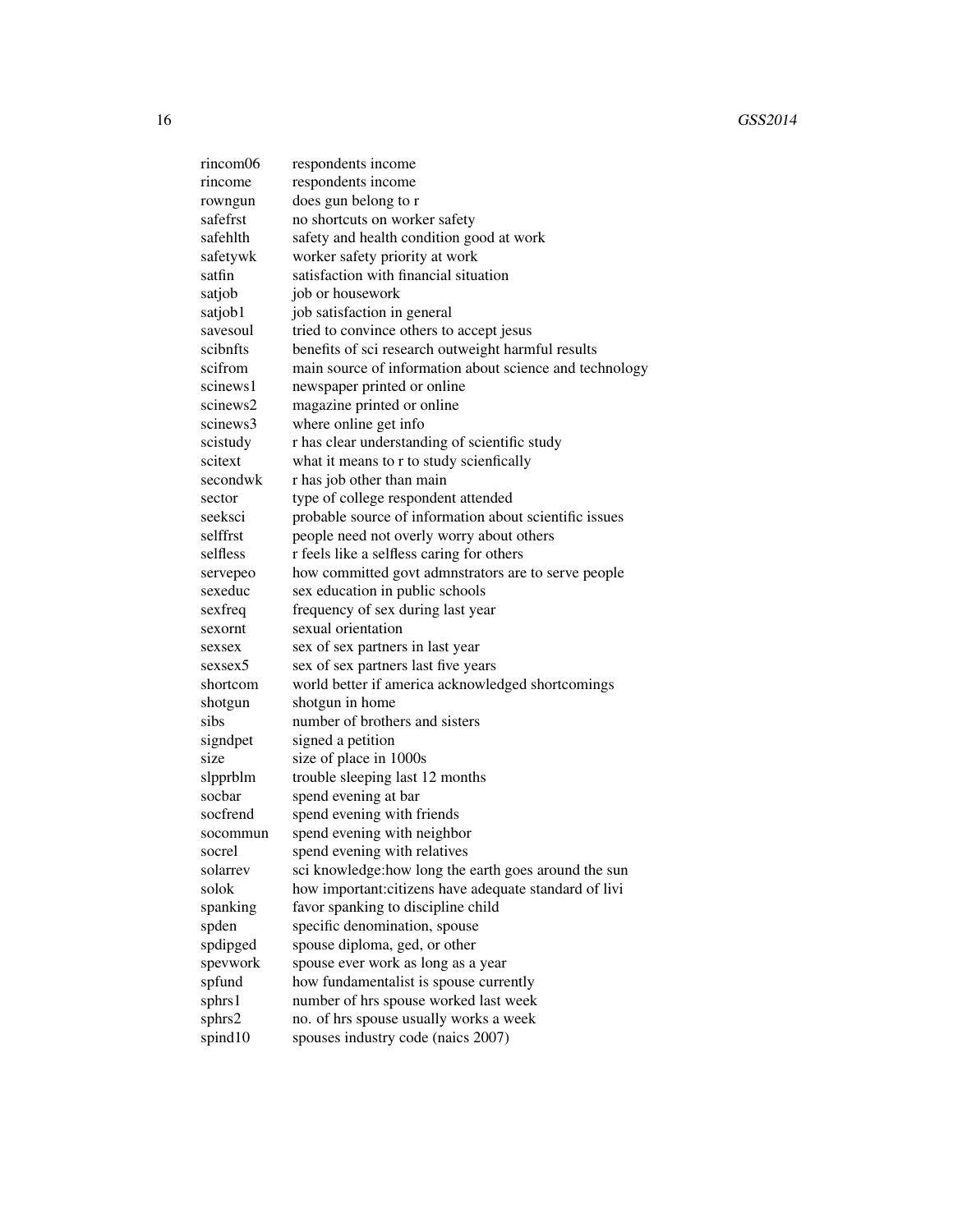| spkath    | allow anti-religionist to speak                    |
|-----------|----------------------------------------------------|
| spkcom    | allow communist to speak                           |
| spkhomo   | allow homosexual to speak                          |
| spklang   | how well does r speak other language               |
| spkmil    | allow militarist to speak                          |
| spkmslm   | allow muslim clergymen preaching hatred of the us  |
| spkrac    | allow racist to speak                              |
| space10   | spouse census occupation code (2010)               |
| spother   | other protestant denominations                     |
| sprel     | spouses religious preference                       |
| sprtprsn  | r consider self a spiritual person                 |
| spsector  | type of college spouse attended                    |
| spvtrfair | supervisor is fair                                 |
| spwrkslf  | spouse self-emp. or works for somebody             |
| spwrksta  | spouse labor force status                          |
| stockops  | r hold any stock options of rs company             |
| stockval  | total dollar value of rs stock                     |
| stress    | how often does r find work stressful               |
| stress12  | stress management program last 12 months           |
| strredpg  | access to stress management                        |
| suicide1  | suicide if incurable disease                       |
| suicide2  | suicide if bankrupt                                |
| suicide3  | suicide if dishonored family                       |
| suicide4  | suicide if tired of living                         |
| supcares  | supervisor concerned about welfare                 |
| suprvsjb  | does r supervise others at work                    |
| suphelp   | supervisor helpful to r in getting job done        |
| talkedto  | talked with someone depressed past 12 months       |
| talkspvs  | comfortable talking with supervisor about personal |
| tax       | rs federal income tax                              |
| teamsafe  | mgt and employees work together re safety          |
| teens     | household members 13 thru 17 yrs old               |
| teensex   | sex before marriage – teens 14-16                  |
| thnkself  | to think for ones self                             |
| toofast   | science makes our way of life change too fast      |
| toofewwk  | how often not enough staff                         |
| trdestck  | company stock publicly traded                      |
| trdunion  | workers need strong unions                         |
| trust     | can people be trusted                              |
| trustman  | r trust management at work                         |
| trynewjb  | how likely r make effort for new job next year     |
| tyhours   | hours per day watching tv                          |
| unemp     | ever unemployed in last ten yrs                    |
| union     | does r or spouse belong to union                   |
| unrelat   | number in household not related                    |
| uscitzn   | is r us citizen                                    |
| usedup    | how often during past month r felt used up         |
| usemedia  | contacted in the media to express view             |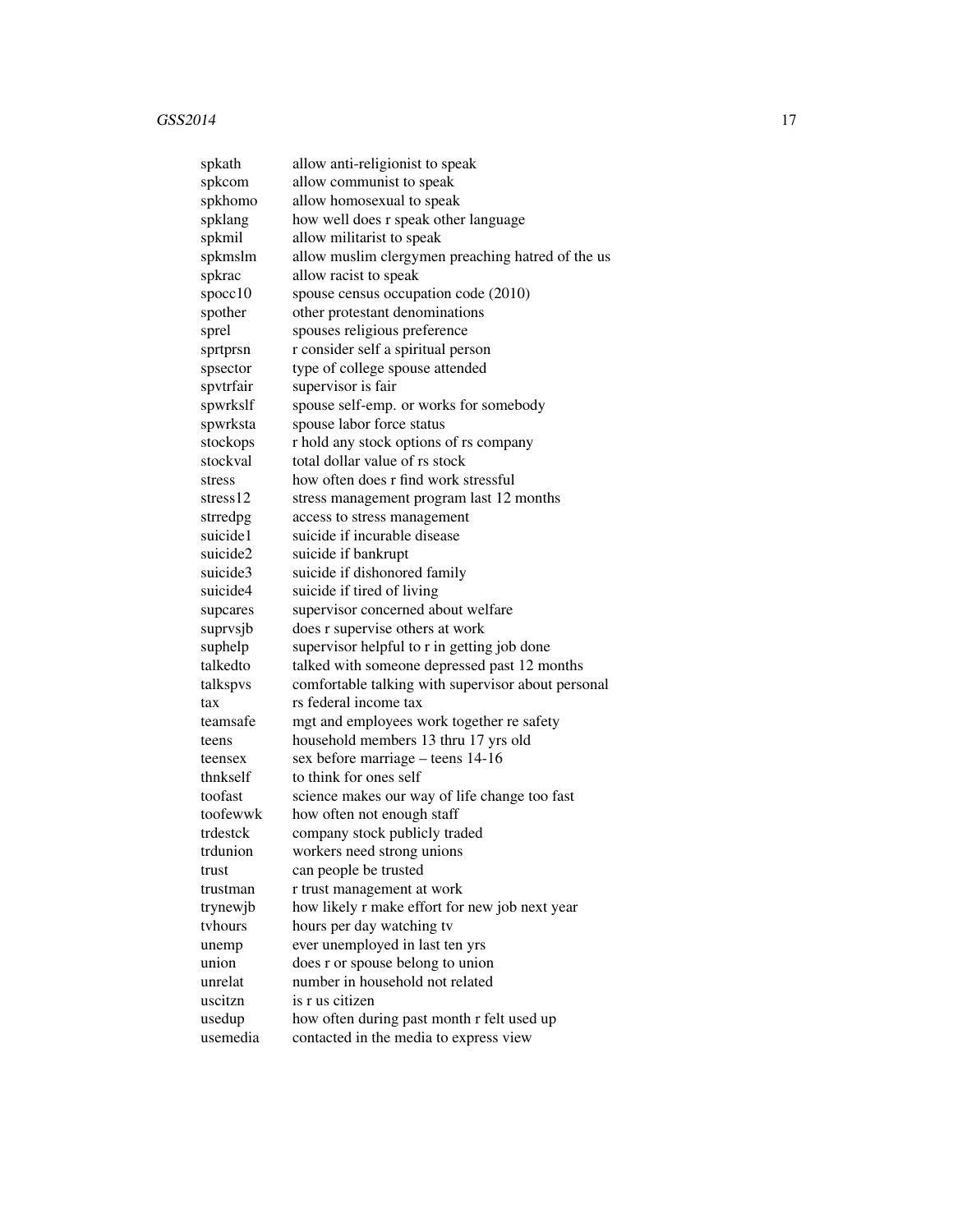useskill how much past skills can you make use in present usetech percentage of time use tech usewww r use www other than email uswar expect u.s. in war within 10 years uswary expect u.s. in world war in 10 years valgiven total donations past year r and immediate family vetyears years in armed forces viruses sci knowledge:antiviotics kill viruses as well as bacteria visitors number of visitors in household voedcol non-college postsecondary education (voednme1) voednme1 postsecondary institution attended for credit voedncol non-college postsecondary education (voednme2) voednme2 postsecondary institution attended for credit volchrty r done volunteer work for a charity volmonth volunteer in last month vote08 did r vote in 2008 election vote 12 did r vote in 2012 election voteelec how important always to vote in elections watchgov how important to keep watch on action of govt waypaid how paid in main job wealth total wealth of respondent webmob r uses home internet through mobile device weekswrk weeks r. worked last year weight r weighs how much whencol when received college degree whenhs when received hs degree whoelse1 presence of others:children under six whoelse2 presence of others: older children whoelse3 presence of others: spouse partner whoelse4 presence of others: other relatives whoelse5 presence of others: other adults whoelse<sub>6</sub> presence of others:no one whywkhme usual reason r work at home widowed ever been widowed wkageism r feels discriminated because of age wkcontct how often contacted about work when not working wkdecide how often r take part in decisions wkfreedm a lot of freedom to decide how to do job wkharoth r threatened on the job last 12 months wkharsex r sexually harassed on the job last 12 months wkpraise r is likely to be praised by supervisor wkracism r feels discriminated because of race wksexism r feels discriminated because of gender wksmooth workplace runs in smooth manner wksub does r or spouse have supervisor wksubs does supervisor have supervisor wksup does r or spouse supervise anyone wksups does subordinate supervise anyone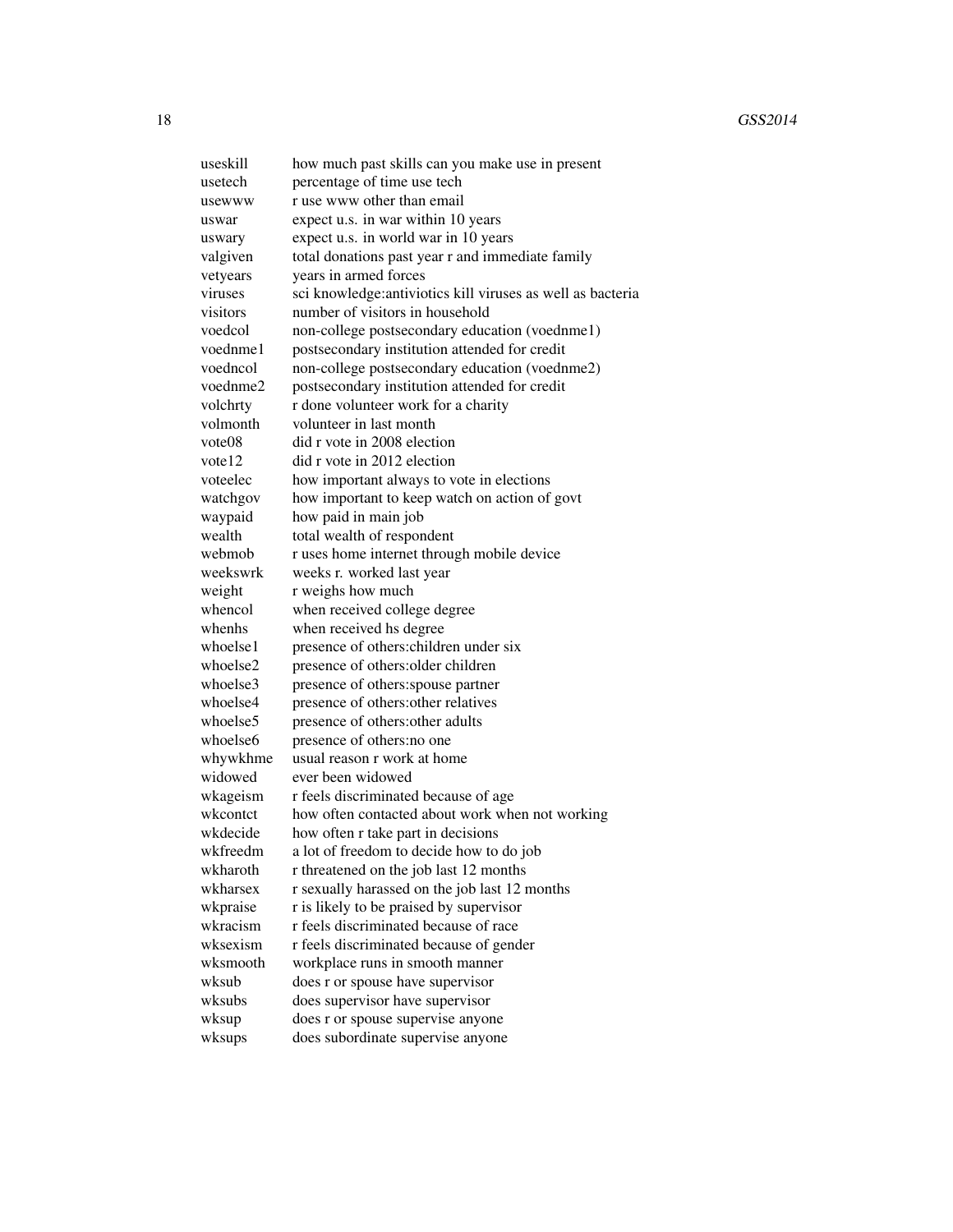<span id="page-18-0"></span>

| wkysfam  | how often job interferes fam life               |
|----------|-------------------------------------------------|
| wlthblks | rich - poor                                     |
| wlthwhts | rich - poor                                     |
| workblks | hard working - lazy                             |
| workdiff | r does numerous things on job                   |
| workfast | job requires r to work fast                     |
| workfor1 | r work for whom                                 |
| workhard | to work hard                                    |
| workwhts | hard working - lazy                             |
| wrkgovt  | govt or private employee                        |
| wrkhome  | how often r works at home                       |
| wrksched | usual work schedule                             |
| wrkslf   | r self-emp or works for somebody                |
| wrkstat  | labor force status                              |
| wrktime  | r has enough time to get the job done           |
| wrktype  | work arrangement at main job                    |
| wrkwayup | blacks overcome prejudice without favors        |
| wrldgovt | international bodies should enforce environment |
| wwwhr    | www hours per week                              |
| wwwmin   | www minutes per week                            |
| xmarsex  | sex with person other than spouse               |
| xmovie   | seen x-rated movie in last year                 |
| xnorcsiz | expanded n.o.r.c. size code                     |
| yearsjob | time at current job                             |
| yearval  | total dollar value of payments in that year     |

## Source

Data: <https://sda.berkeley.edu/sdaweb/analysis/?dataset=gss14> Codebook: [https://burrelvannjr.com/docs/GSS\\_Codebook.pdf](https://burrelvannjr.com/docs/GSS_Codebook.pdf)

howell\_aids\_long *Howell Student AIDS Knowledge Data (Long Form)*

## Description

This data set, from Howell, measures students' knowledge at three time points, in long form.

### Usage

howell\_aids\_long

## Format

A data frame with 12 observations and 3 variables.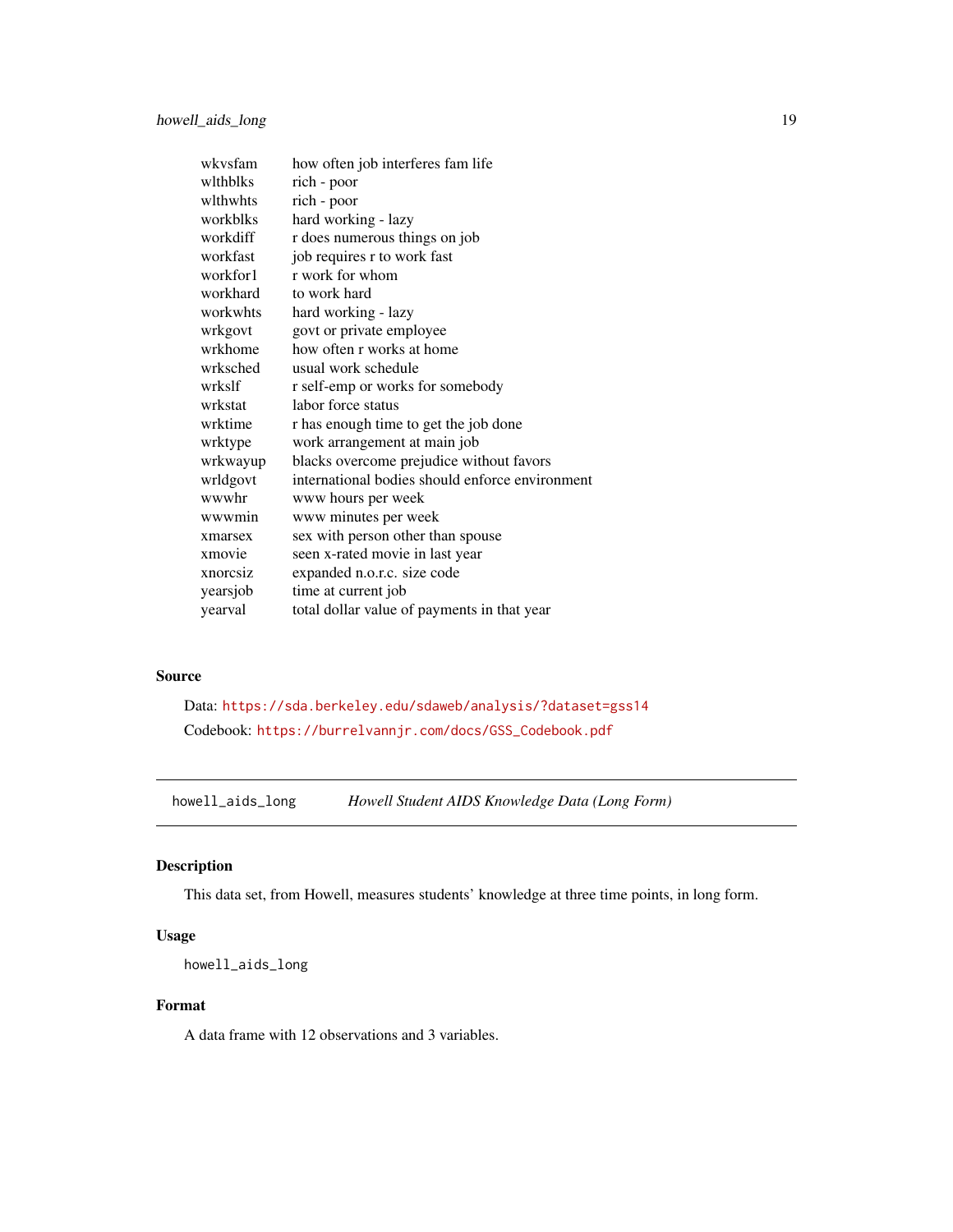<span id="page-19-0"></span>

| student   | student id                                            |
|-----------|-------------------------------------------------------|
| time      | time point measured                                   |
| knowledge | student AIDS knowledge score (at various time points) |

howell\_aids\_wide *Howell Student AIDS Knowledge Data (Wide Form)*

#### Description

This data set, from Howell, measures students' knowledge at three time points, in wide form.

## Usage

howell\_aids\_wide

## Format

A data frame with 4 observations and 4 variables.

| student student id                     |
|----------------------------------------|
| student AIDS knowledge score at time 1 |
| student AIDS knowledge score at time 2 |
| student AIDS knowledge score at time 3 |
|                                        |

hst *Simplified Histogram*

## Description

This function plots a histogram (hst) on a given data frame, and uses simplified calls within the function to parse the histogram by up to 2 variables.

## Usage

hst(df, var1, by1, by2)

## Arguments

df data frame to read in.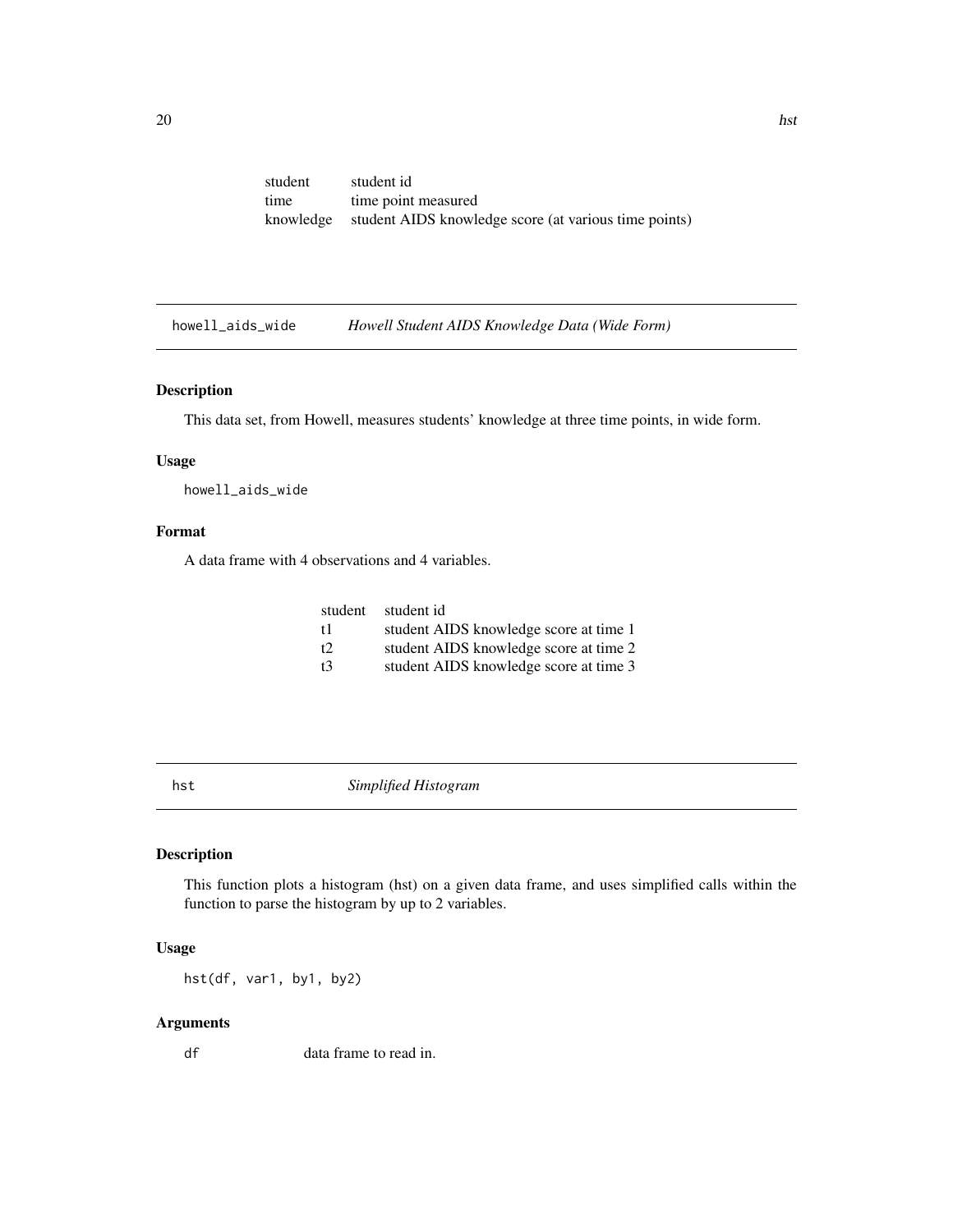#### <span id="page-20-0"></span> $\Box$  21

| var1            | the dependent/outcome variable, $Y$ . The variable of interest that should be plot-<br>ted.                                                                          |
|-----------------|----------------------------------------------------------------------------------------------------------------------------------------------------------------------|
| by1             | the main independent/predictor variable, $X_1$ . A grouping variable by which the<br>histogram for var1 should be parsed.                                            |
| by <sub>2</sub> | a potential second independent/predictor variable, $X_2$ . A second grouping vari-<br>able by which the histogram for var1 (already parsed by by1) should be parsed. |

## Value

This function returns the histogram for var1 in data frame df. Can be split to return a histogram for var1 in data frame df, broken out by var2.

## Examples

data <- mtcars

hst(data,mpg,cyl)

mode *Mode Function*

## Description

This function returns the mode for a given data frame.

## Usage

mode(x, na.rm = FALSE)

## Arguments

| $\times$ | variable within data frame or a list of values. |
|----------|-------------------------------------------------|
| na.rm    | remove the NAs, default is FALSE.               |

## Value

This function returns the mode for a variable within a data frame or a list of values.

## Examples

data <- mtcars

mode(data\$mpg)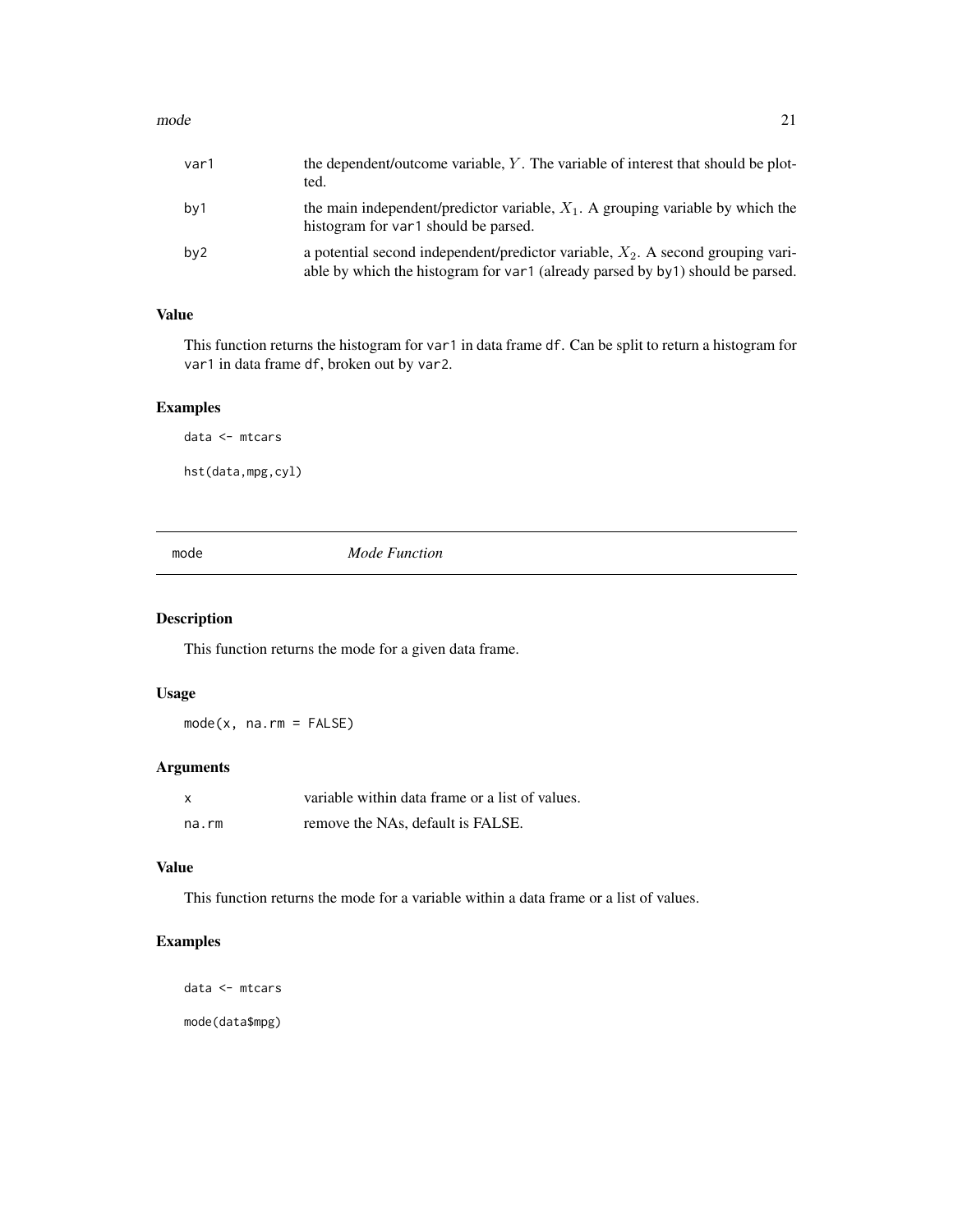<span id="page-21-0"></span>

This function simplifies the call for one-way ANOVA (ow.anova) on a given data frame. Also allows calls for Tukey's Honestly Significant Difference Post-Hoc Comparisons Test (hsd), as well as a means plot (plot).

#### Usage

ow.anova(df, var1, by1, plot = FALSE, hsd = FALSE)

#### Arguments

| df   | data frame to read in.                                                                                                                                 |
|------|--------------------------------------------------------------------------------------------------------------------------------------------------------|
| var1 | the dependent/outcome variable, Y.                                                                                                                     |
| by1  | the main independent/predictor variable, $X$ . A grouping variable by which var1<br>should be parsed.                                                  |
| plot | logical (default set to F). When set to plot = $T$ , will return a means plot with 95<br>percent confidence intervals, broken out by each group (by1). |
| hsd  | logical (default set to F). When set to $hsd = T$ , will return results of Tukey's<br>Honestly Significant Difference Post-Hoc Comparisons Test.       |

## Value

This function returns the summary results table for a one-way ANOVA, examining mean differences in var1 from data frame df, across by1 groups.

#### Examples

data <- mtcars

ow.anova(data,mpg,cyl,plot=TRUE)

p.corr *Simplified Correlation*

### Description

This function simplifies the call for Pearson's Product-Moment Correlation Coefficient (p.corr) on a given data frame.

#### Usage

p.corr(df, var1, var2)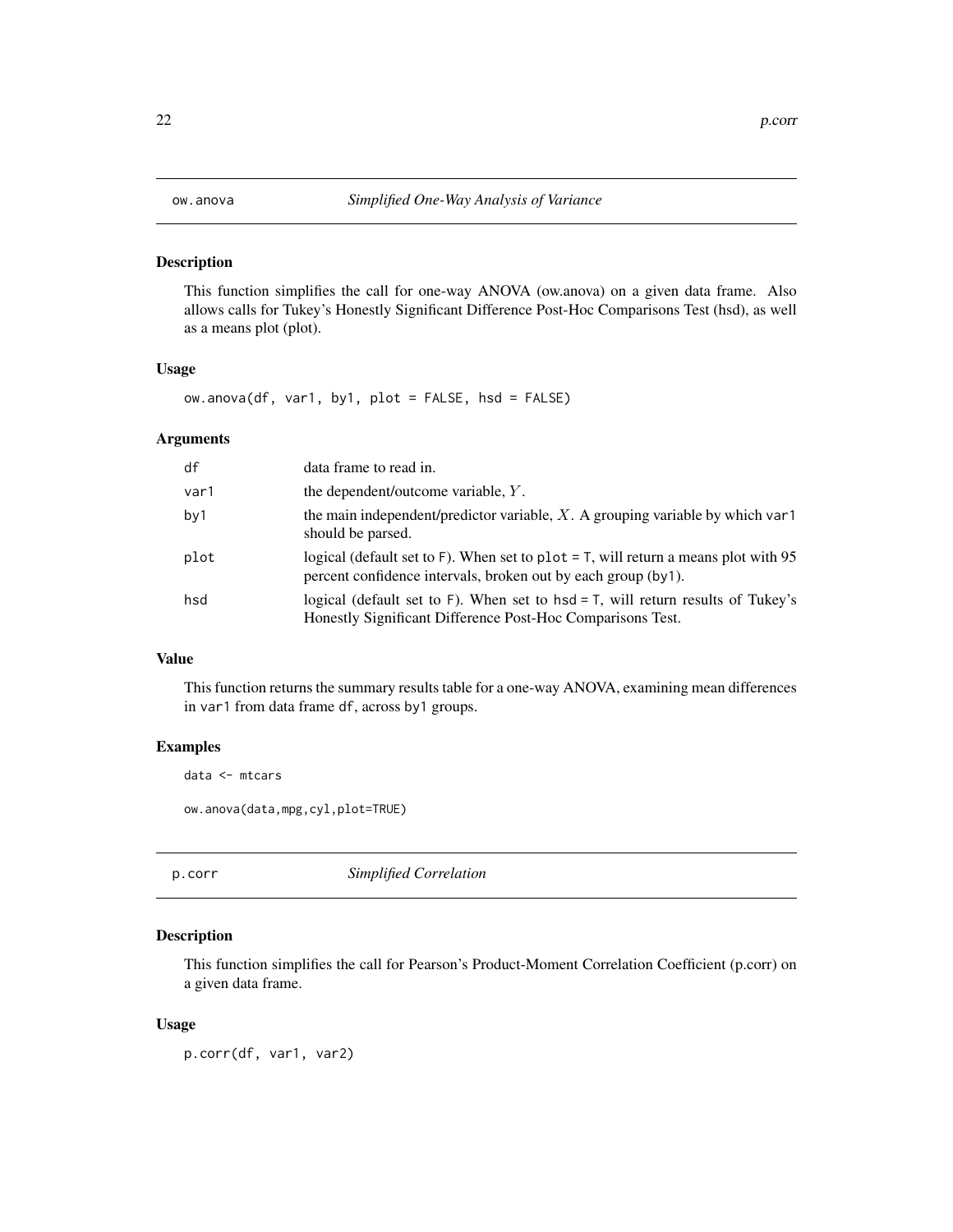## <span id="page-22-0"></span>Arguments

| df   | data frame to read in.                         |
|------|------------------------------------------------|
| var1 | the dependent/outcome variable, Y.             |
| var2 | the main independent/predictor variable, $X$ . |

## Value

This function returns the summary results table for a Pearson's correlation, examining the relationship between var1 from data frame df, and var2.

#### Examples

data <- mtcars

p.corr(data,mpg,wt)

qq *Simplified Normal (Q-Q) Plot*

#### Description

This function plots a Q-Q/Quantile-Quantile plot (qq) on a given data frame, and uses simplified calls within the function to parse the Q-Q plot by up to 2 variables.

#### Usage

qq(df, var1, by1, by2)

## Arguments

| df              | data frame to read in.                                                                                                                                              |
|-----------------|---------------------------------------------------------------------------------------------------------------------------------------------------------------------|
| var1            | the dependent/outcome variable, $Y$ . The variable of interest that should be plot-<br>ted.                                                                         |
| by1             | the main independent/predictor variable, $X_1$ . A grouping variable by which the<br>O-O plot for var1 should be parsed.                                            |
| by <sub>2</sub> | a potential second independent/predictor variable, $X_2$ . A second grouping vari-<br>able by which the Q-Q plot for var1 (already parsed by by1) should be parsed. |

#### Value

This function returns the quantile-quantile plot for var1 in data frame df. Can be split to return a quantile-quantile plot for var1 in data frame df, broken out by var2.

## Examples

data <- mtcars

qq(data,mpg,cyl)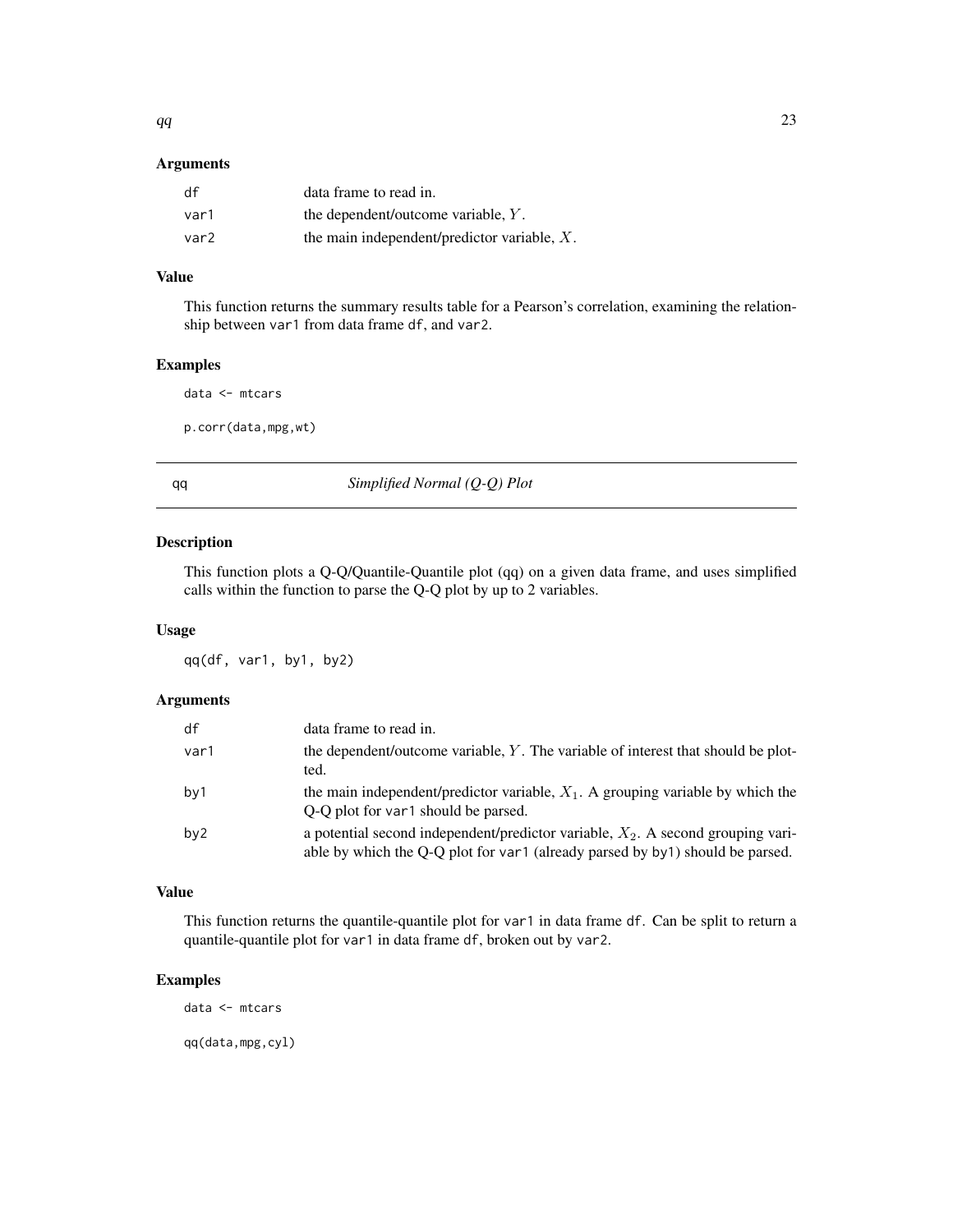<span id="page-23-0"></span>

This function creates a residual plot (residplot) on a data frame of the variables in an equation.

#### Usage

residplot(df, formula)

## Arguments

| df      | data frame to read in.                                                                      |
|---------|---------------------------------------------------------------------------------------------|
| formula | the variables in the regression model, $Y = X_1 + X_2 +  + X_m$ , written as Y<br>$X1 + X2$ |

## Examples

data <- mtcars

residplot(data, mpg  $\sim$  wt + am)

| revcode |  |
|---------|--|
|---------|--|

#### revcode *Reverse Coding for Scales*

#### Description

This function applies reverse-coding to a variable of interest.

#### Usage

```
revcode(df, var, missing = c(""))
```
## Arguments

| df      | data frame to read in.                                      |
|---------|-------------------------------------------------------------|
| var     | the variable to be recoded.                                 |
| missing | a list of values in the variable that are "missing" values. |

## Value

This function updates the data frame with a new variable with the recoded values.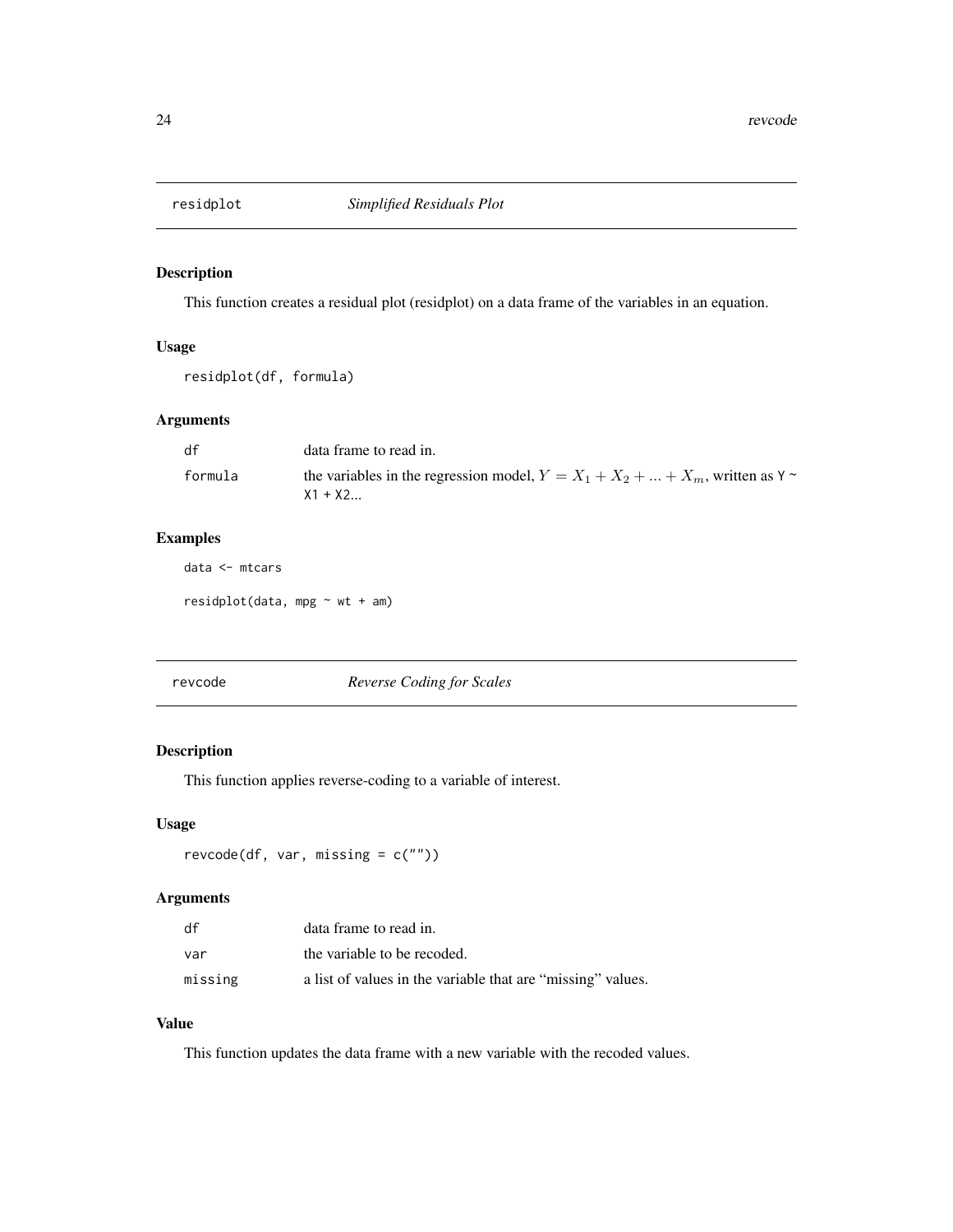#### <span id="page-24-0"></span>rm.anova 25

## Examples

data <- GSS2014

```
revcode(data, amcult)
```
rm.anova *Simplified One-Way Repeated Measures Analysis of Variance*

## Description

This function simplifies the call for repeated measures ANOVA (rm.anova) on a given data frame. Also allows calls for sphericity correction (correct), as well as a sphericity test table (sph).

## Usage

```
rm.anova(
  df,
  id,
  times,
  scores = NULL,
 correct = TRUE,
  sph = FALSE,
 phc = FALSE
\mathcal{L}
```
## Arguments

| df      | data frame to read in.                                                                                                                                                                                                                                                                                                                                                                                                                                                                                                                                               |
|---------|----------------------------------------------------------------------------------------------------------------------------------------------------------------------------------------------------------------------------------------------------------------------------------------------------------------------------------------------------------------------------------------------------------------------------------------------------------------------------------------------------------------------------------------------------------------------|
| id      | the main grouping variable by which times will be analyzed                                                                                                                                                                                                                                                                                                                                                                                                                                                                                                           |
| times   | dependent variable values at the time points measured. If data are in wide form<br>(where time points are listed as separate variables for each observation), read in<br>as a list of time point variables (e.g. $c("t1", "t2", "t3", , "tn"))$ , where<br>the values represent the scores at the various time points. Read in as list if data<br>are in wide form. If data are in long form, the times variable is one column<br>(rather than multiple columns) in the data frame, and must be paired with the<br>scores variable for actual values (listed below). |
| scores  | if data are in long form (where each group has multiple observations), a scores<br>variable must be read in, which represents the values at the specific time points<br>represented in the times variable.                                                                                                                                                                                                                                                                                                                                                           |
| correct | logical (default set to T). Corrects the results in the repeated measures ANOVA<br>table – adjusts the degrees of freedom $(df)$ by multiplying the sphericity as-<br>sumed degrees of freedom $(df)$ by the Greenhouse-Geisser Epsilon value. When<br>set to correct $=$ F, will print results of repeated measures ANOVA with spheric-<br>ity assumed.                                                                                                                                                                                                             |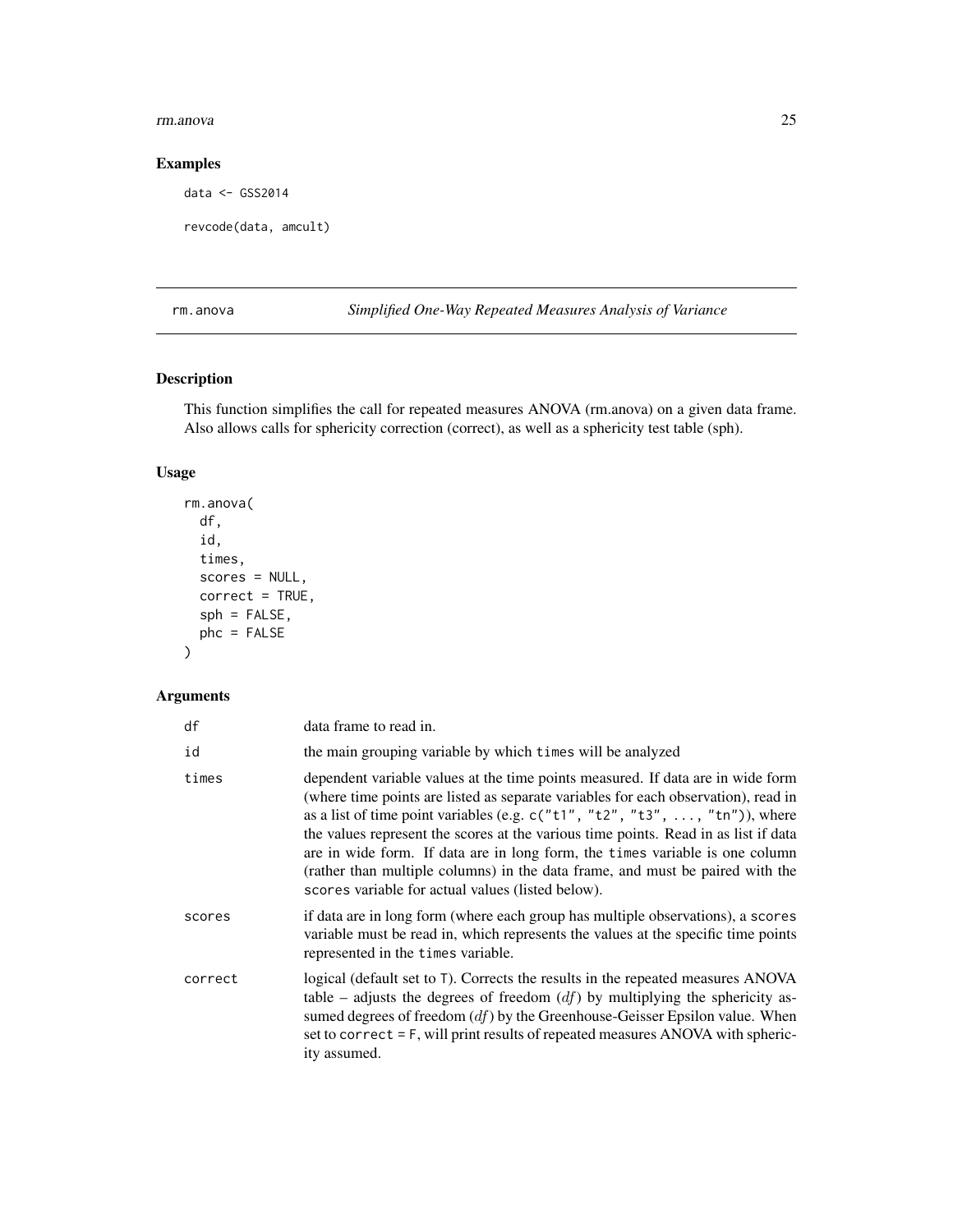<span id="page-25-0"></span>

| sph | logical (default set to F). When set to $sph = T$ , will print a sphericity tests ta-<br>ble with Mauchly's W, as well as two Epsilon values (Greenhouse-Geisser and<br>Huynh-Feldt). |
|-----|---------------------------------------------------------------------------------------------------------------------------------------------------------------------------------------|
| phc | logical (default set to $F$ ). When set to phc = $T$ , will print a post-hoc comparisons<br>table with Bonferroni's adjusted alpha levels (and p-values).                             |

## Examples

```
data <- howell_aids_wide
rm.anova(data, student, c("t1","t2","t3"))
data2 <- howell_aids_long
rm.anova(data2, student, time, scores=knowledge)
```
## scatter *Simplified Scatterplot*

## Description

This function plots a scatterplot (scatter) on a given data frame, and adds a fit-line to the data.

## Usage

```
scatter(df, var1, var2)
```
## Arguments

| df   | data frame to read in.                    |
|------|-------------------------------------------|
| var1 | the dependent/outcome variable, $Y$ .     |
| var2 | the independent/predictor variable, $X$ . |

## Examples

data <- mtcars

scatter(data,mpg,wt)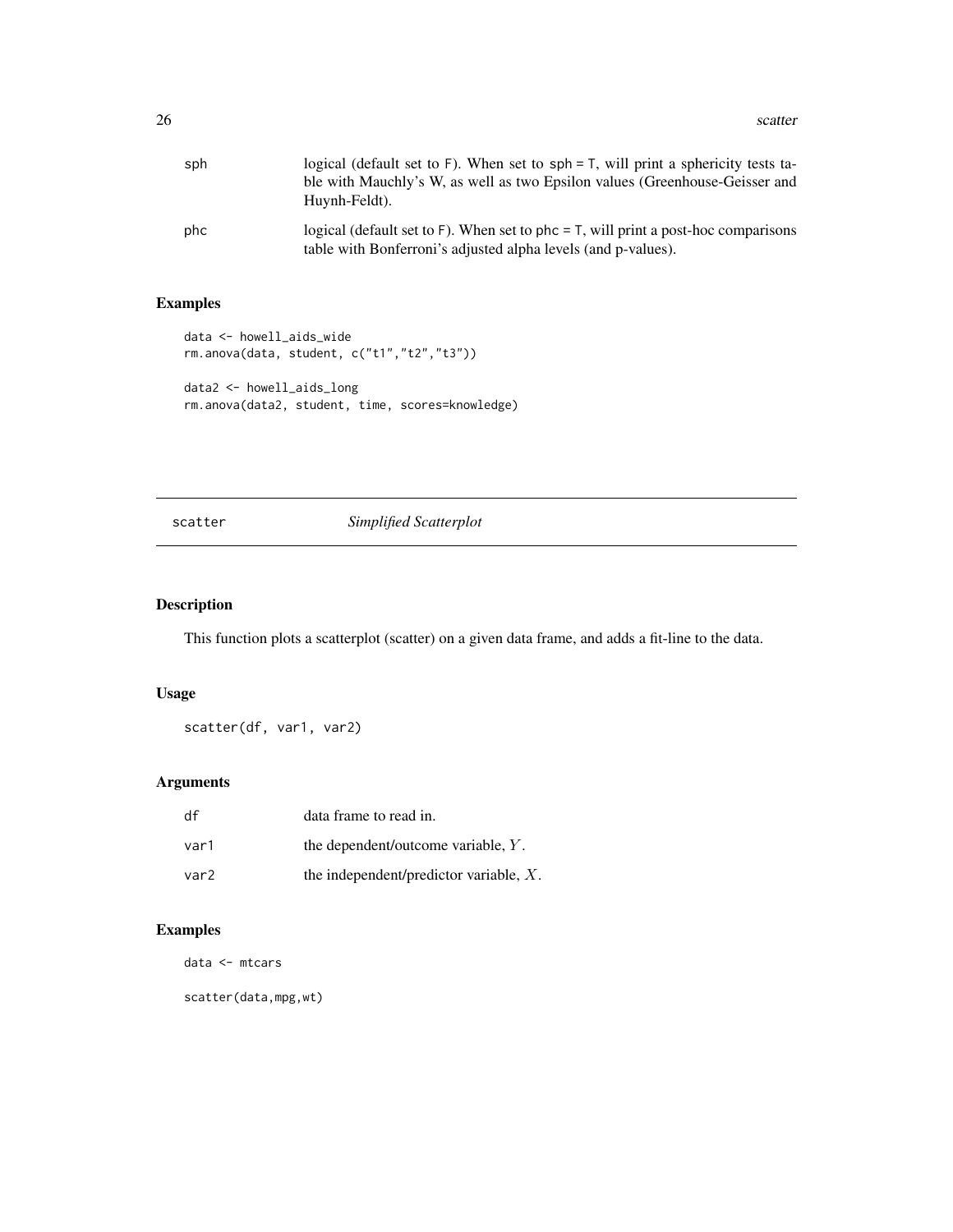This function returns a crosstab (tab) on a given data frame, and using simplified calls within the function for two variables, to return the observed and expected frequencies.

#### Usage

tab(df, var1, var2)

#### Arguments

| df   | data frame to read in.      |
|------|-----------------------------|
| var1 | a first grouping variable.  |
| var2 | a second grouping variable. |

#### Value

This function returns the observed and expected frequencies of a bivariate relationship between var1 and var2 in data frame df.

#### Examples

data <- mtcars

tab(data,mpg,cyl)

UCR2015 *Uniform Crime Reports, 2015 (County-Level)*

#### Description

This subset of data comes from one iteration of the *Uniform Crime Reporting Program*, administered in 2015. These data were collected by the Federal Bureau of Investigation under the United States Department of Justice. While the original data cover every *reported* crime event that took place in 2015, these data are aggregated to the county level. Additionally, these data are combined with (a subset of) county-level demographic data from the 2005-2009 (5-year estimates) iteration of the *American Community Survey*. Information about the data set can be found in the UCR2015 Codebook at: [https://burrelvannjr.com/docs/UCR2015\\_Codebook.pdf](https://burrelvannjr.com/docs/UCR2015_Codebook.pdf).

#### Usage

UCR2015

<span id="page-26-0"></span>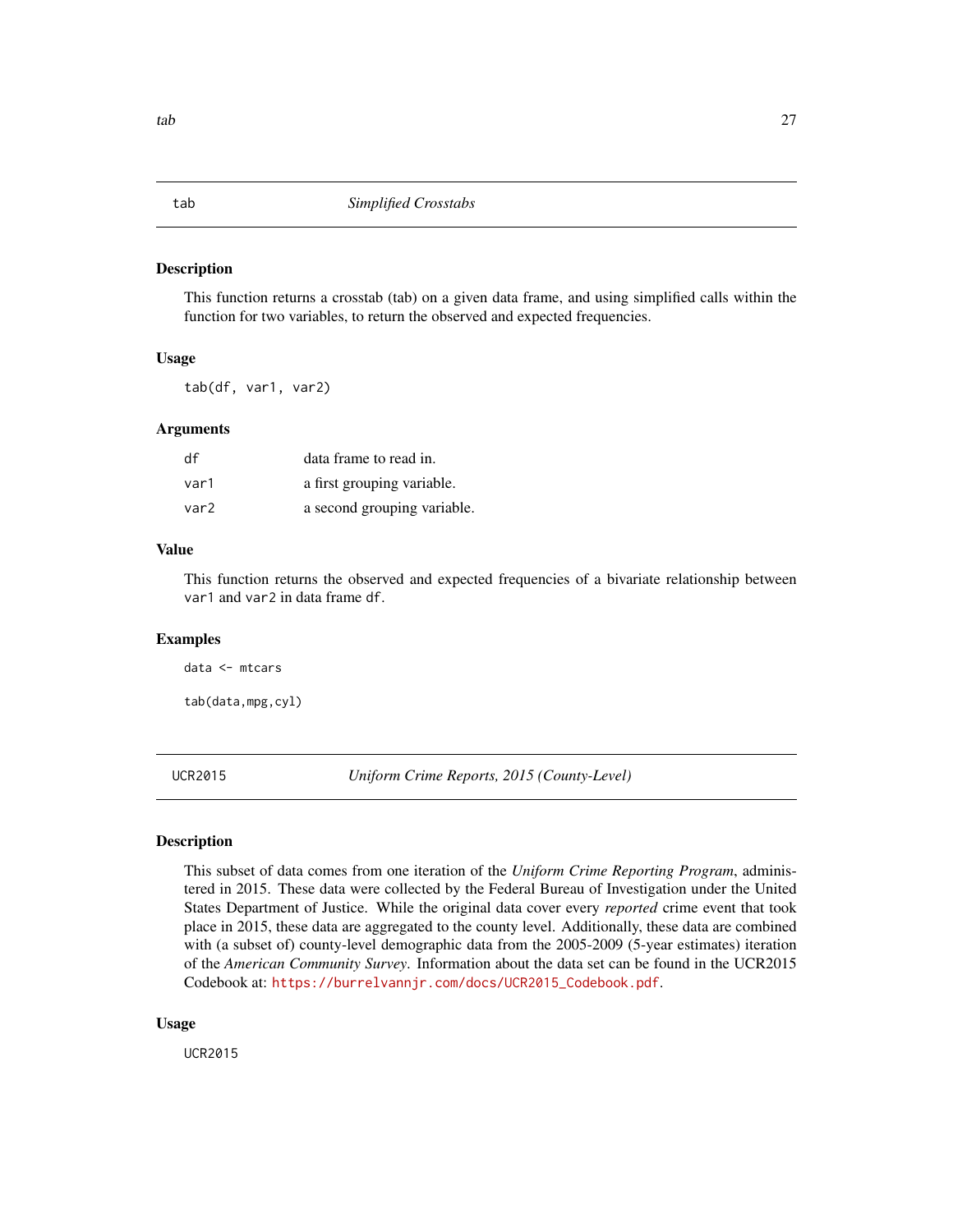## 28 UCR2015

## Format

A data frame with 3108 observations and 102 variables.

| id                    | State and County Identifier                                                                  |
|-----------------------|----------------------------------------------------------------------------------------------|
| statefips             | FIPS Code for State                                                                          |
| countyfips            | FIPS Code for County                                                                         |
| state                 | State Name                                                                                   |
| county                | <b>County Name</b>                                                                           |
| totalpop              | <b>Total County Population</b>                                                               |
| pct_unemp             | Percent of Total County Population who are Unemployed                                        |
| pct_homeowners        | Percent of Total County Population who are Homeowners                                        |
| pct_college           | Percent of Total County Population who are over 25 years old and hold a Bachelor's Degree    |
| med_fam_inc           | Median Family Income (in Thousands of Dollars)                                               |
| pop_density           | Population Density (Population over Land Area in County)                                     |
| pct_poverty           | Percent of Total County Population who are below the Poverty Line                            |
| pct_white             | Percent of Total County Population who are White                                             |
| pct_black             | Percent of Total County Population who are Black                                             |
| pct_latino            | Percent of Total County Population who are Latinx/e/a/o                                      |
| income_inequality     | Gini Coefficient of Income Inequality – The distribution of income across the county populat |
| rape                  | Forcible rape (Count)                                                                        |
| robbery               | Robbery (Count)                                                                              |
| agg_assault           | Aggravated assault (Count)                                                                   |
| burglary              | Burglary-breaking or entering (Count)                                                        |
| larceny               | Larceny-theft (not motor vehicles) (Count)                                                   |
| mv_theft              | Motor vehicle theft (Count)                                                                  |
| other_assault         | Other assaults (Count)                                                                       |
|                       | Arson (Count)                                                                                |
| arson                 | Forgery and counterfeiting (Count)                                                           |
| forgery               |                                                                                              |
| fraud                 | Fraud (Count)                                                                                |
| embezzlement          | Embezzlement (Count)                                                                         |
| stolen_property       | Stolen property-buy, receive, poss. (Count)                                                  |
| vandalism             | Vandalism (Count)                                                                            |
| weapons               | Weapons-carry, posses, etc. (Count)                                                          |
| sex_offense           | Sex offenses (not rape or prostitution) (Count)                                              |
| drug_abuse            | Total drug abuse violations (Count)                                                          |
| drug_sale             | Sale/manufacture (subtotal) (Count)                                                          |
| drug_possession       | Possession (subtotal) (Count)                                                                |
| drug_sale_coke        | Sale/mfg-Opium, coke, and their derivatives (Count)                                          |
| drug_sale_mj          | Sale/mfg-Marijuana (Count)                                                                   |
| drug_possession_coke  | Possession-Opium, coke, and their derivatives (Count)                                        |
| drug_possession_mj    | Possession-Marijuana (Count)                                                                 |
| drug_possession_narc  | Possession-Truly addicting synthetic narcotics (Count)                                       |
| drug_possession_other | Possession-Other dangerous non-narc drugs (Count)                                            |
| domestic_offenses     | Offenses against family and children (Count)                                                 |
| dui                   | Driving under the influence (Count)                                                          |
| liquor_violation      | Liquor laws (Count)                                                                          |
| disorderly_conduct    | Disorderly conduct (Count)                                                                   |
|                       |                                                                                              |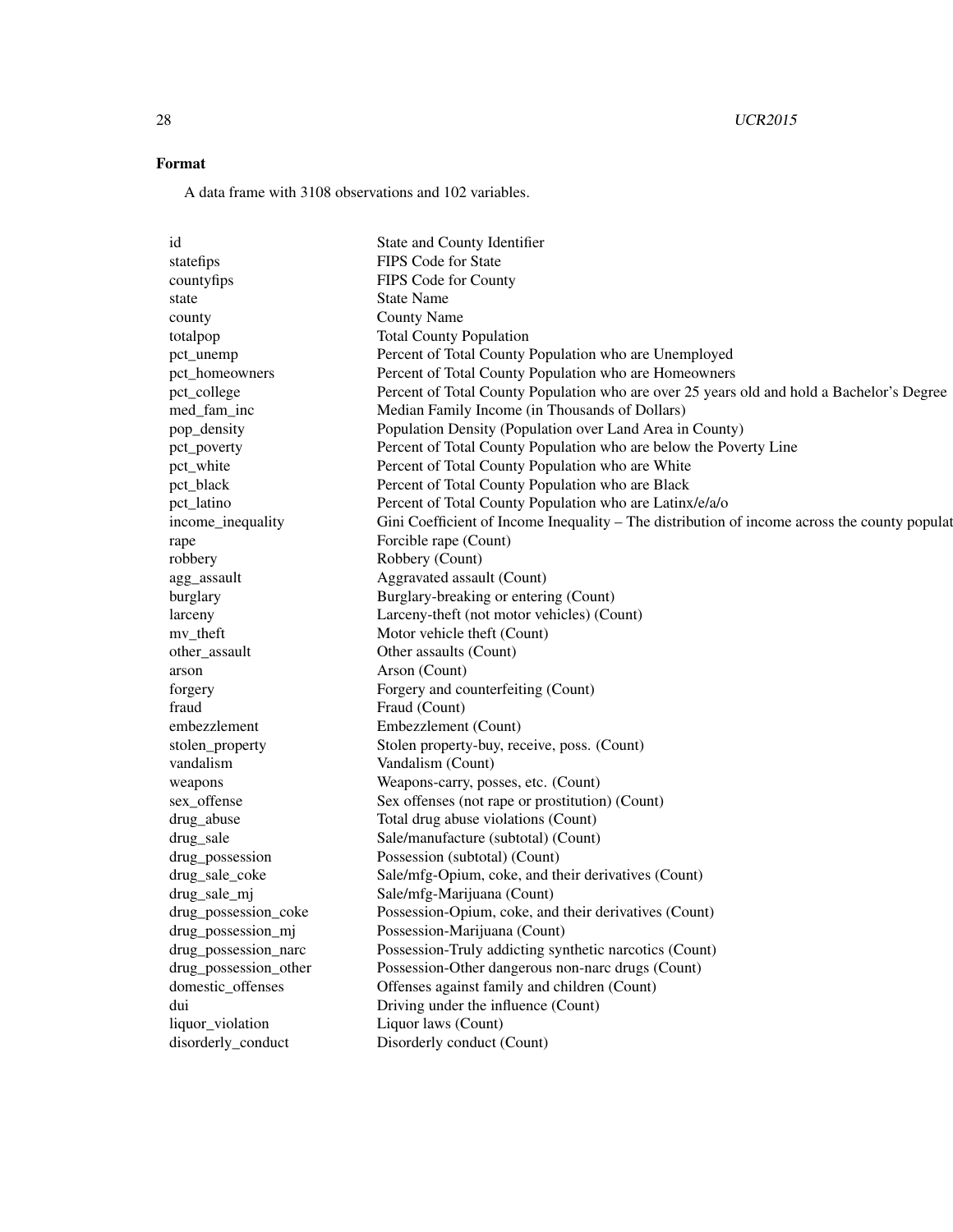vagrancy Vagrancy (Count) drunkenness Drunkenness (Count) runaway Runaways (Count) gambling all Gambling (total) (Count) suspicion Suspicion (Count) gambling\_other All other gambling (Count) gambling\_lottery Number and lottery (Count)

other\_nontraffic\_violation All other non-traffic offenses (Count) murder **Murder and non-negligent manslaughter (Count)** drug sale other Sale/mfg-Other dangerous non-narc drugs (Count) prostitution Prostitution and commercialized vice (Count) drug\_sale\_narc Sale/mfg-Truly addicting synthetic narcotics (Count) curfew loitering Curfew and loitering violations (Count) manslaughter negligence Manslaughter by negligence (Count) gambling\_bookmaking Bookmaking (horse and sports) (Count) rape\_pct Forcible rape (as percent of total county population) robbery\_pct Robbery (as percent of total county population) agg\_assault\_pct Aggravated assault (as percent of total county population) burglary pct Burglary-breaking or entering (as percent of total county population) larceny\_pct Larceny-theft (not motor vehicles) (as percent of total county population) mv\_theft\_pct Motor vehicle theft (as percent of total county population) other assault pct Other assaults (as percent of total county population) arson\_pct Arson (as percent of total county population) forgery\_pct Forgery and counterfeiting (as percent of total county population) fraud pct Fraud (as percent of total county population) embezzlement pct Embezzlement (as percent of total county population) stolen\_property\_pct Stolen property-buy, receive, poss. (as percent of total county population) vandalism pct Vandalism (as percent of total county population) weapons\_pct Weapons-carry, posses, etc. (as percent of total county population) sex\_offense\_pct Sex offenses (not rape or prostitution) (as percent of total county population) drug\_abuse\_pct Total drug abuse violations (as percent of total county population) drug\_sale\_pct Sale/manufacture (subtotal) (as percent of total county population) drug\_possession\_pct Possession (subtotal) (as percent of total county population) drug\_sale\_coke\_pct Sale/mfg-Opium, coke, and their derivatives (as percent of total county population) drug\_sale\_mj\_pct Sale/mfg-Marijuana (as percent of total county population) drug\_possession\_coke\_pct Possession-Opium, coke, and their derivatives (as percent of total county population) drug possession mi pct Possession-Marijuana (as percent of total county population) drug possession narc pct Possession-Truly addicting synthetic narcotics (as percent of total county population) drug possession other pct Possession-Other dangerous non-narc drugs (as percent of total county population) domestic\_offenses\_pct Offenses against family and children (as percent of total county population) dui pct Driving under the influence (as percent of total county population) liquor violation pct Liquor laws (as percent of total county population) disorderly conduct pct Disorderly conduct (as percent of total county population) other\_nontraffic\_violation\_pct All other non-traffic offenses (as percent of total county population) murder pct Murder and non-negligent manslaughter (as percent of total county population) drug\_sale\_other\_pct Sale/mfg-Other dangerous non-narc drugs (as percent of total county population) prostitution\_pct Prostitution and commercialized vice (as percent of total county population) drug\_sale\_narc\_pct Sale/mfg-Truly addicting synthetic narcotics (as percent of total county population)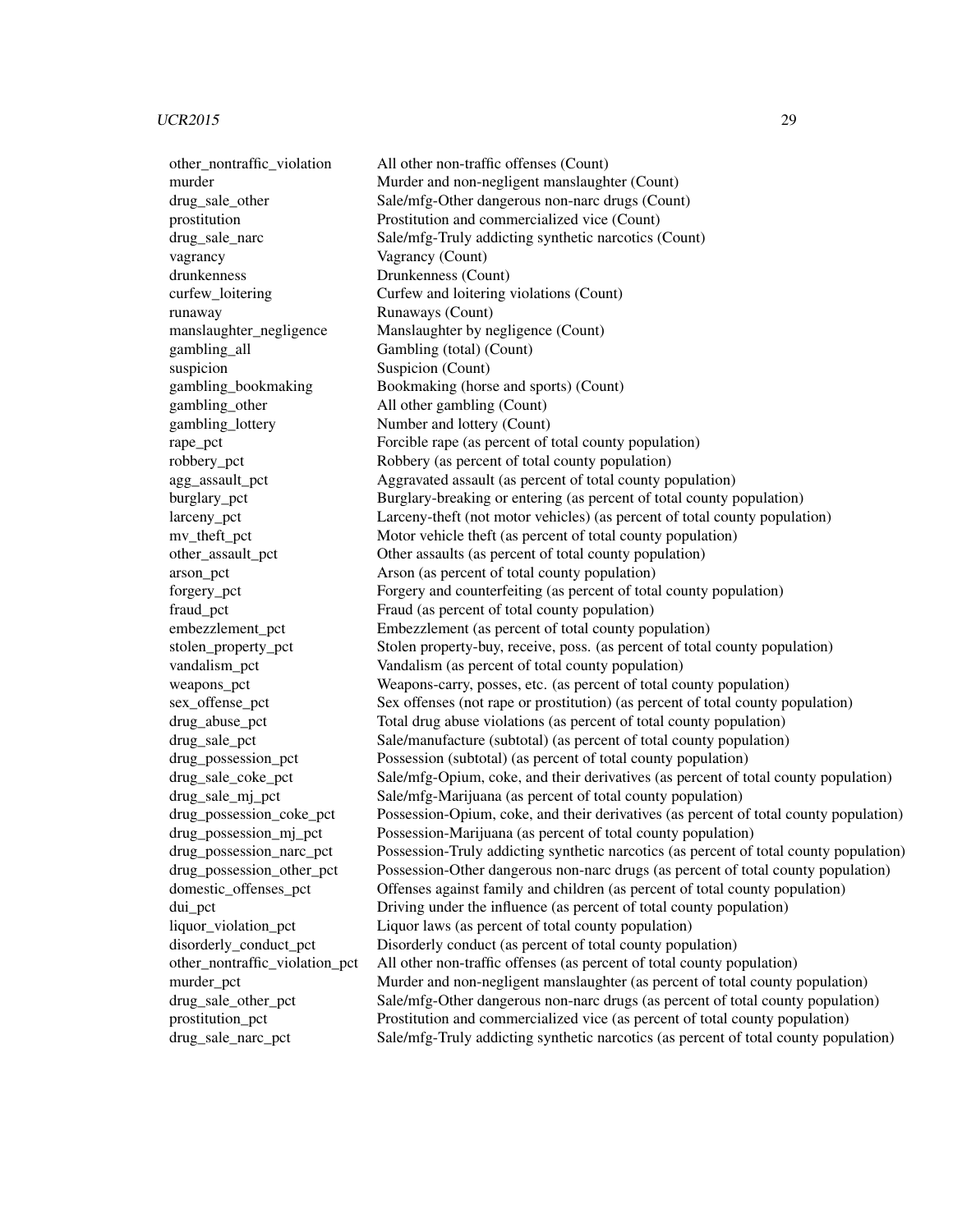<span id="page-29-0"></span>30 z.calc

| vagrancy pct                | Vagrancy (as percent of total county population)                        |
|-----------------------------|-------------------------------------------------------------------------|
| drunkenness_pct             | Drunkenness (as percent of total county population)                     |
| curfew_loitering_pct        | Curfew and loitering violations (as percent of total county population) |
| runaway pct                 | Runaways (as percent of total county population)                        |
| manslaughter_negligence_pct | Manslaughter by negligence (as percent of total county population)      |
| gambling_all_pct            | Gambling (total) (as percent of total county population)                |
| suspicion_pct               | Suspicion (as percent of total county population)                       |
| gambling_bookmaking_pct     | Bookmaking (horse and sports) (as percent of total county population)   |
| gambling_other_pct          | All other gambling (as percent of total county population)              |
| gambling_lottery_pct        | Number and lottery (as percent of total county population)              |

#### Source

Data: <https://www.icpsr.umich.edu/web/NACJD/studies/36794> and [https://www.census.](https://www.census.gov/programs-surveys/rdo/voting-rights/cvap/2005-2009-acs.html) [gov/programs-surveys/rdo/voting-rights/cvap/2005-2009-acs.html](https://www.census.gov/programs-surveys/rdo/voting-rights/cvap/2005-2009-acs.html)

Codebook: [https://burrelvannjr.com/docs/UCR2015\\_Codebook.pdf](https://burrelvannjr.com/docs/UCR2015_Codebook.pdf)

## z.calc *Simplified Z Scores*

## Description

This function calculates the Z score for a given value, relative to the mean and standard deviation for a variable in a given data frame.

#### Usage

z.calc(df, var1, x)

#### Arguments

| df   | data frame to read in.                                                                       |
|------|----------------------------------------------------------------------------------------------|
| var1 | the variable of interest for which the mean and standard deviations will be cal-<br>culated. |
| X    | the desired raw score to compare with the mean and standard deviation of var1.               |

## Value

This function returns the raw score, mean, and z-score for a given raw score.

## Examples

data <- mtcars

z.calc(data,mpg,12)